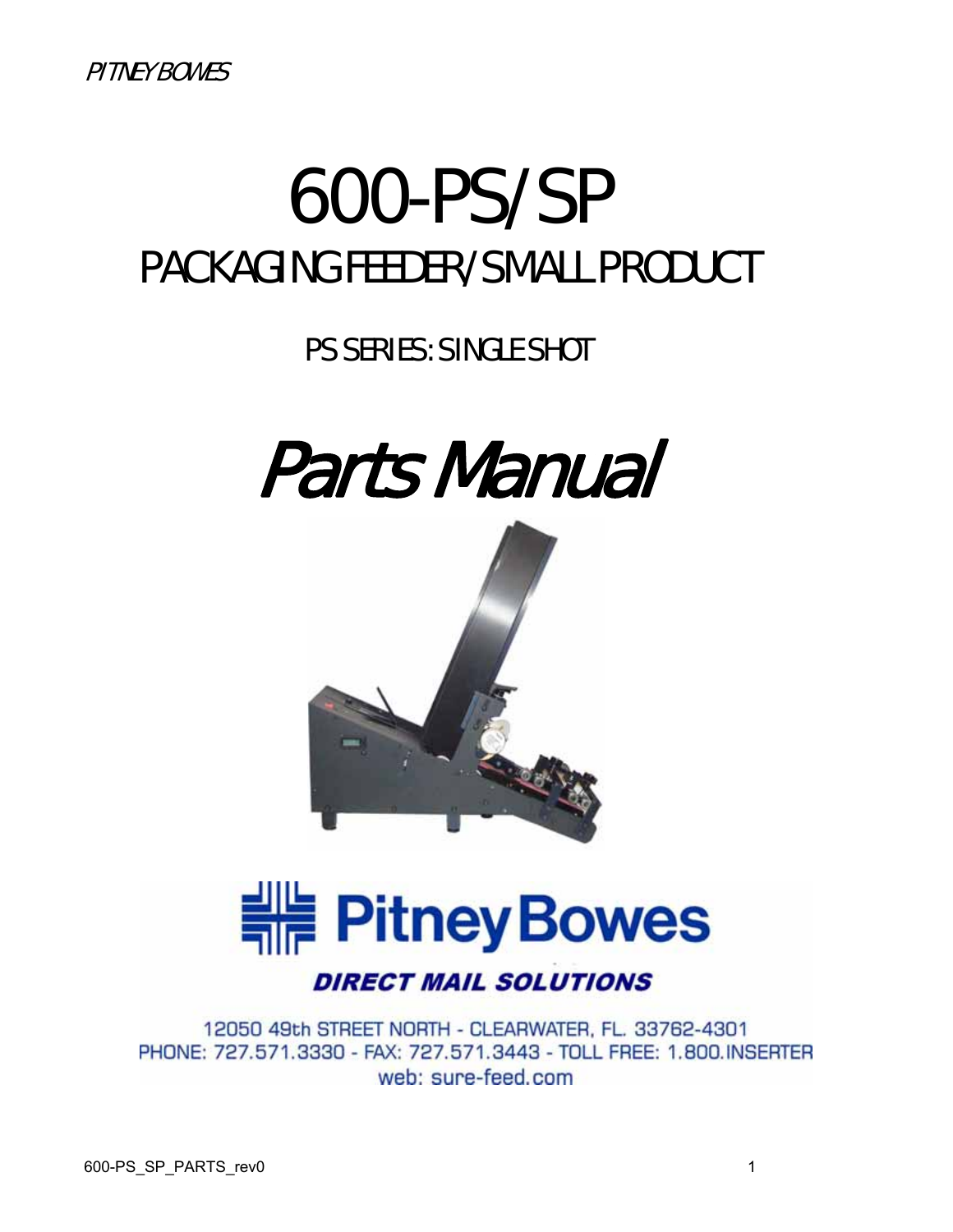#### PITNEY BOWES

#### **VERSION HISTORY**

The table below summarizes the history of this document as it is published onto the company website(s). It identifies the version, date of issue and revisions and changes.

| <b>VERSION</b>       | <b>DATE</b>   | <b>CHANGES</b>          |
|----------------------|---------------|-------------------------|
| 600-PS SP PARTS REVO | $1 - 21 - 09$ | <b>ORIGINAL RELEASE</b> |
|                      |               |                         |
|                      |               |                         |
|                      |               |                         |
|                      |               |                         |
|                      |               |                         |

#### **REVISION CONVENTIONS-DOCUMENT**

**VERSION: name of document with revision\_level of entire document- level designates minor changes that do not require revision change** 

**DATE: date of issue for copying and publication of document.** 

**CHANGES: details of document revision\_level.**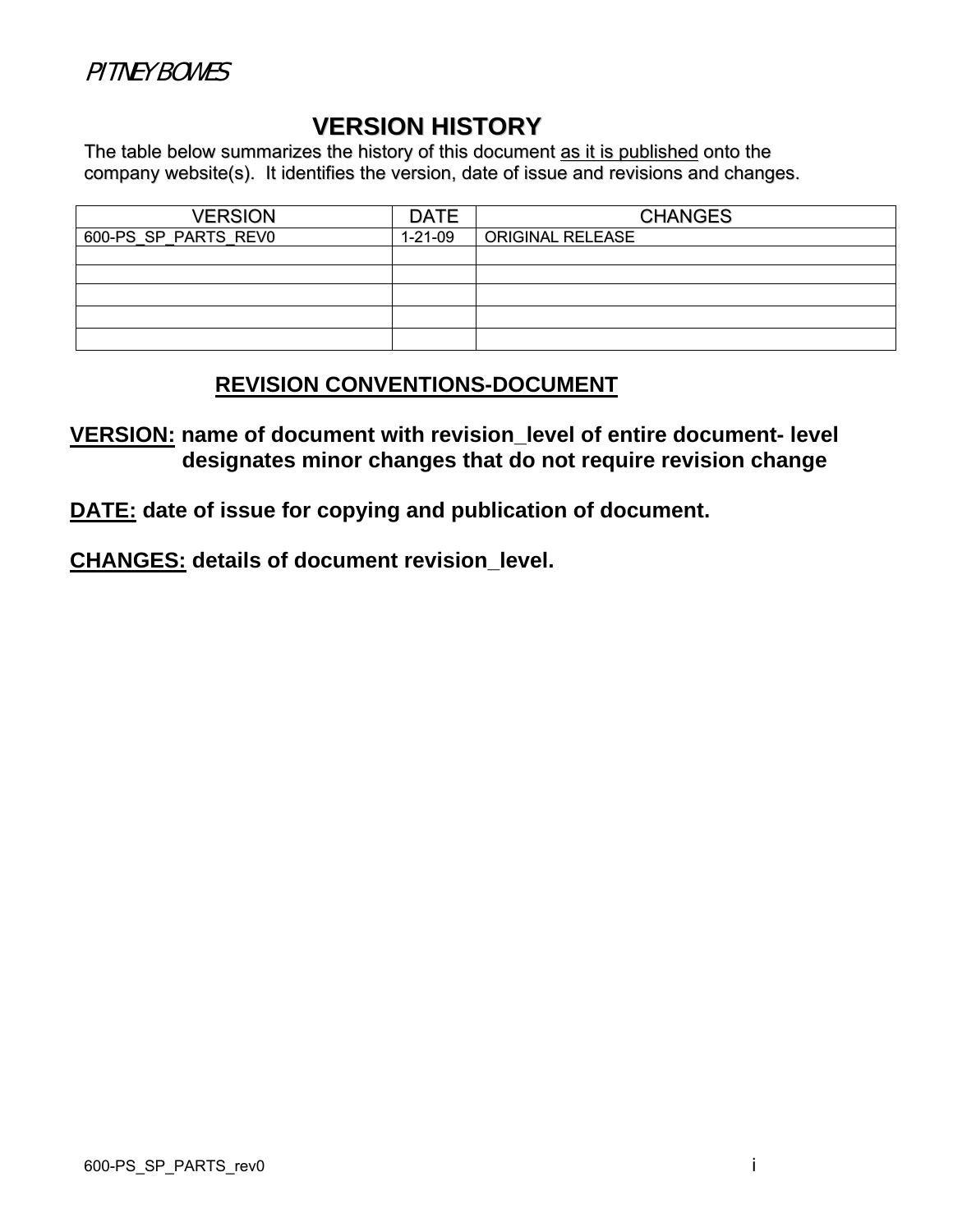# *1200 PS/SP FEEDER*

## **PACKAGING**

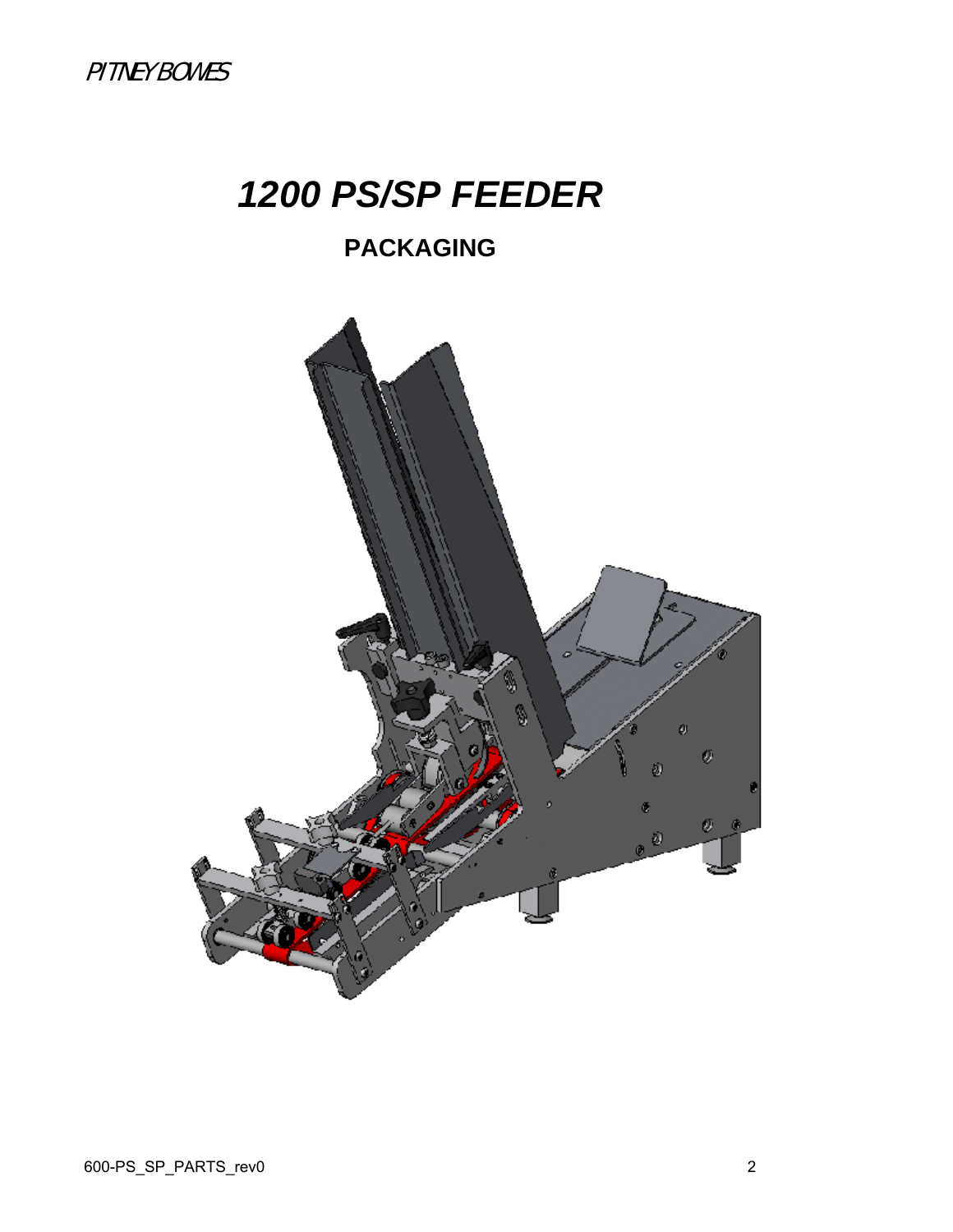# **TABLE OF CONTENTS**

## **600PS/SP PACKAGING FEEDER**

| <b>FEEDER ASSEMBLY (FIG. 1)</b>                | $4 - 5$         |
|------------------------------------------------|-----------------|
| 110V SEPARATOR W/CROSSBAR (FIG. 2, 2rA)        | 6, 6a           |
| 110V SEPARATOR-SHROUDED (FIG. 2A)              | $7 - 8$         |
| 110V SEPARATOR-SHROUDLESS (FIG. 2ArA)          | 7a-8a           |
| <b>MAIN SHAFT (FIG. 3)</b>                     | $\overline{9}$  |
| <b>NIP ROLLER SHAFT (FIG. 4)</b>               | 10              |
| <b>CLUTCH SHAFT (FIG. 5)</b>                   | 11              |
| <b>ELEVATOR SHAFT (FIG. 6)</b>                 | 12              |
| <b>SUPPORT IDLER SHAFT (FIG. 7)</b>            | $\overline{13}$ |
| <b>FRONT SHAFT (FIG. 8)</b>                    | 14              |
| <b>CHASSIS (FIG. 9)</b>                        | $15 - 16$       |
| <b>MOTOR (FIG. 10)</b>                         | 17              |
| SIDE (PAPER) GUIDES (FIG. 11)                  | 18              |
| <b>PAPER SLIDE (FIG. 12)</b>                   | <u> 19</u>      |
| <b>TRAILING ARM (FIG. 13)</b>                  | 20              |
| <b>INTERMEDIATE PULLEY (FIG. 14)</b>           | 21              |
| <b>ACCELERATOR (FIG. 15)</b>                   | 22-23           |
| <b>CHASSIS (FIG. 15A)</b>                      | $\overline{24}$ |
| <b>DRIVE SHAFT (FIG. 15B)</b>                  | $\overline{25}$ |
| <b>IDLER SHAFT (FIG. 15C)</b>                  | $\overline{26}$ |
| <b>FRONT SHAFT (FIG. 15D)</b>                  | 27              |
| <b>ROLLER RACK (FIG. 15E)</b>                  | 28-29           |
| <b>ELECTRICAL: PS SERIES (FIG. 17)</b>         | 31              |
| <b>ACCELERATOR W/ DOUBLE DETECT (FIG. 18A)</b> | $32 - 33$       |
| <b>DOUBLE DETECT (FIG. 18B)</b>                | 34-35           |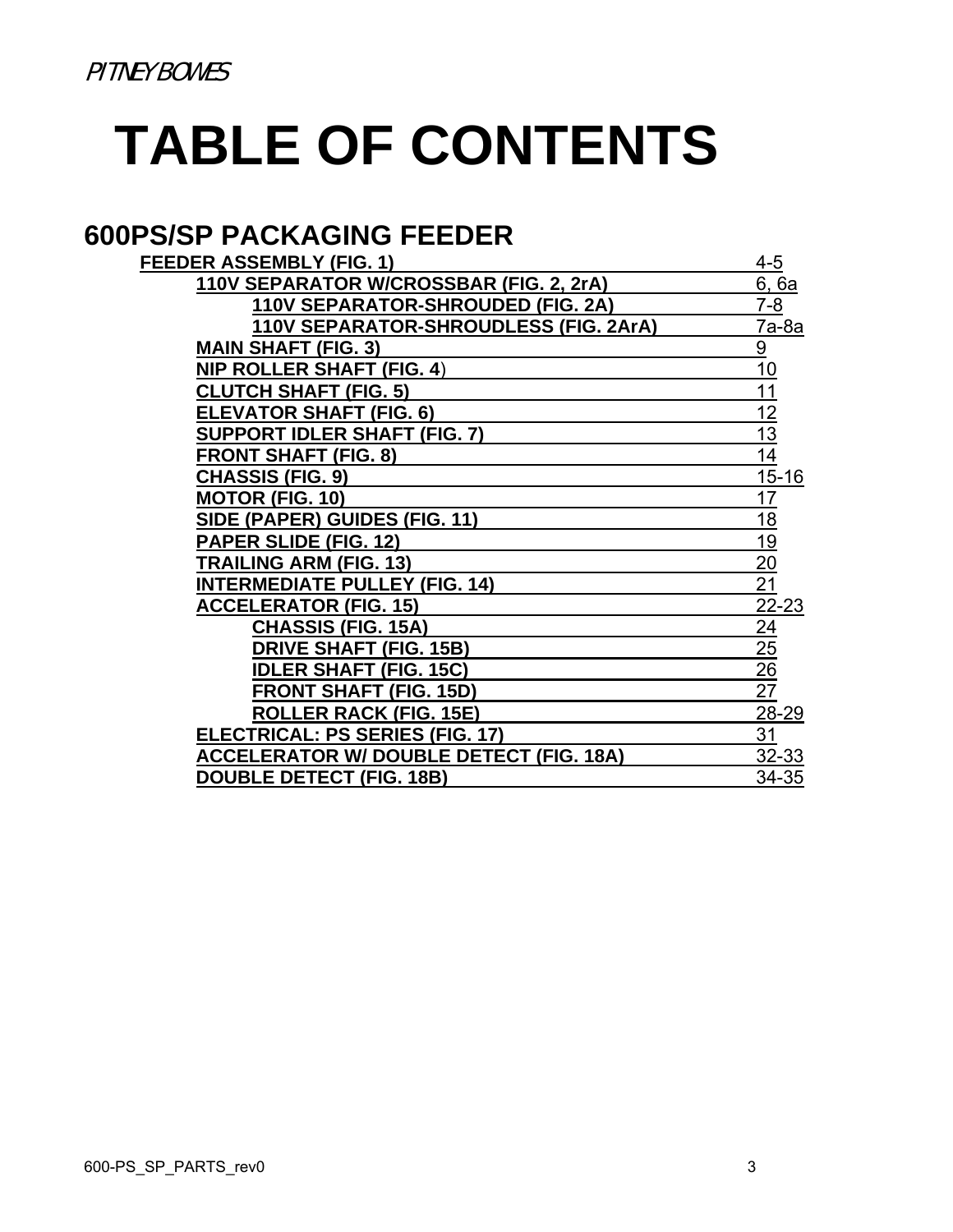## *600PS/SP PACKAGING FEEDER ASSEMBLY (Fig. 1)*  **(10022-046r0)**

| <b>ITEM</b>             | <b>PART NO.</b>   | QTY.           | <b>DESCRIPTION</b>                               |
|-------------------------|-------------------|----------------|--------------------------------------------------|
|                         | <b>SEE FIG. 2</b> | 1              | ASSY, 110V SEPARATOR W/CROSSBAR (10020-469)      |
| $\mathbf{2}$            | <b>SEE FIG. 3</b> | 1              | ASSEMBLY, MAIN SHAFT (10020-355)                 |
| 3                       | <b>SEE FIG. 4</b> | 1              | ASSEMBLY, NIP ROLLER SHAFT (10020-354)           |
| $\overline{\mathbf{4}}$ | <b>SEE FIG. 5</b> | 1              | ASSEMBLY, CLUTCH SHAFT (10020-048)               |
| 5                       | SEE FIG. 6        | 1              | <b>ASSEMBLY, SUPPORT IDLER SHAFT (10020-033)</b> |
| $6\phantom{1}$          | SEE FIG. 7        | 1              | ASSEMBLY, FRONT SHAFT (10020-018)                |
| $\overline{7}$          | <b>SEE FIG. 8</b> | 1              | ASSEMBLY, CHASSIS (10020-065)                    |
| 8                       | <b>SEE FIG. 9</b> | 1              | <b>ASSEMBLY, MOTOR (10020-467)</b>               |
| 9                       | SEE FIG. 10       | 1              | ASSEMBLY, PAPER GUIDES (10020-011)               |
| 10                      | SEE FIG. 11       | 1              | <b>ASSEMBLY, BACKWEDGE OPTIONS (10020-449)</b>   |
| 11                      | SEE FIG. 12       | 1              | ASSEMBLY, TONGUE (10020-389)                     |
| 12                      | SEE FIG. 13       | 1              | <b>ASSEMBLY, INTERMEDIATE PULLEY (10020-094)</b> |
| 13                      | SEE FIG. 14       | 1              | ASSEMBLY, ACCELERATOR (10020-077)                |
| 14                      | 99000-004         |                | <b>BELT, RED GUM</b>                             |
| 15                      | 99000-001         |                | BELT, TIMNG, 90XL037                             |
| 16                      | 99000-003         |                | BELT, TIMNG, 120XL037                            |
| 17                      | 99000-040         |                | BELT, TIMNG, 80XL037                             |
| 18                      | 99000-041         | 1              | BELT, TIMNG, 100XL037                            |
| 19                      | 10005-105         | $\overline{2}$ | <b>GUIDE, PAPER</b>                              |
| 20                      | 10007-075         | $\overline{2}$ | <b>BLOCK, CLAMP</b>                              |
| 21                      | 10005-145         | 1              | SIDE GUIDE, LH @ ACCELERATOR                     |
| 22                      | 10005-144         | 1              | SIDE GUIDE, RH @ ACCELERATOR                     |
| 23                      | 98006-041         | 4              | STANDOFF, NYLON, #6 THRU X .375"LG               |
| 24                      |                   | $\overline{4}$ | SHCS, #8-32 X 1/2                                |

 $\frac{21}{1}$  $\frac{23}{4}$  $\frac{22}{1}$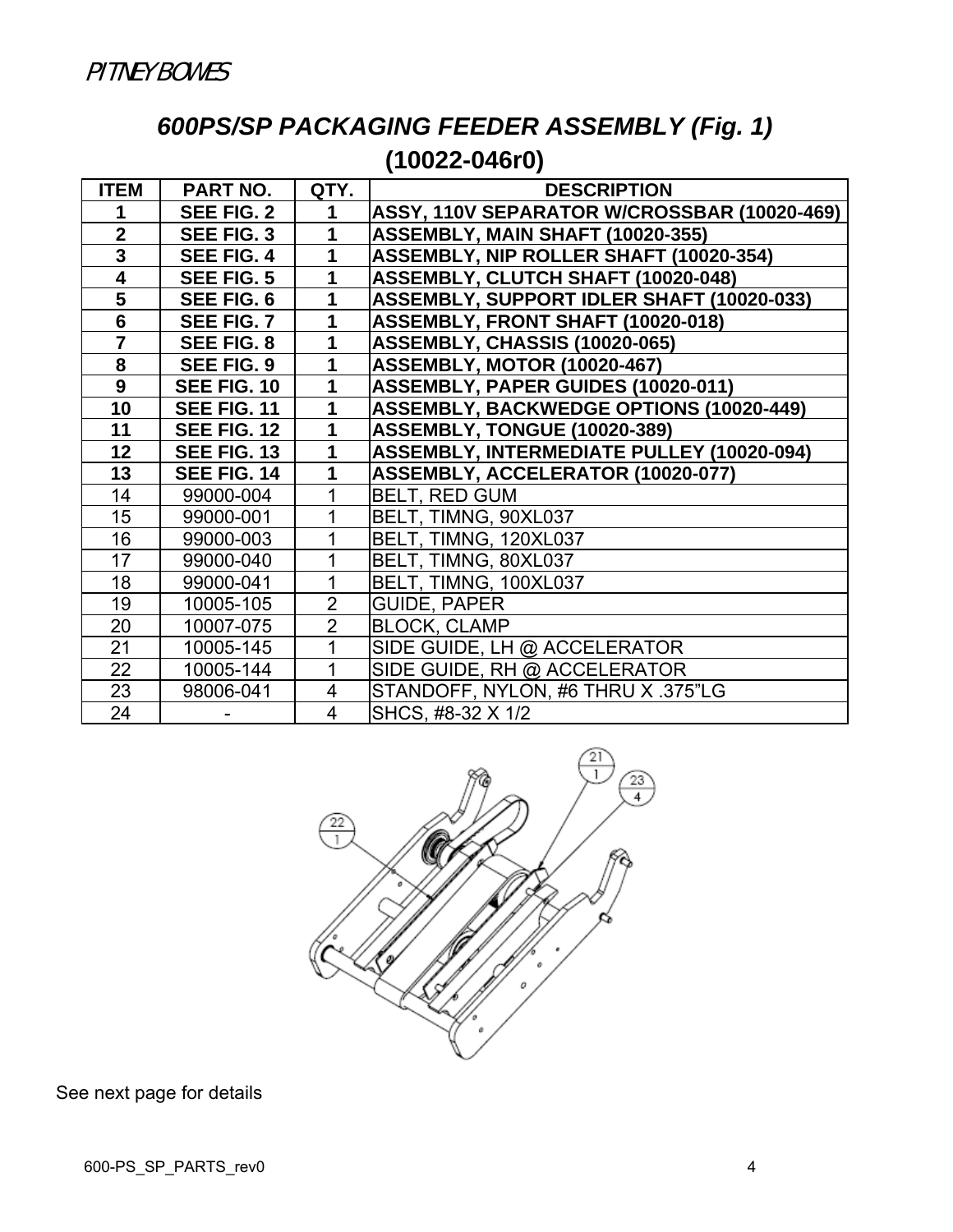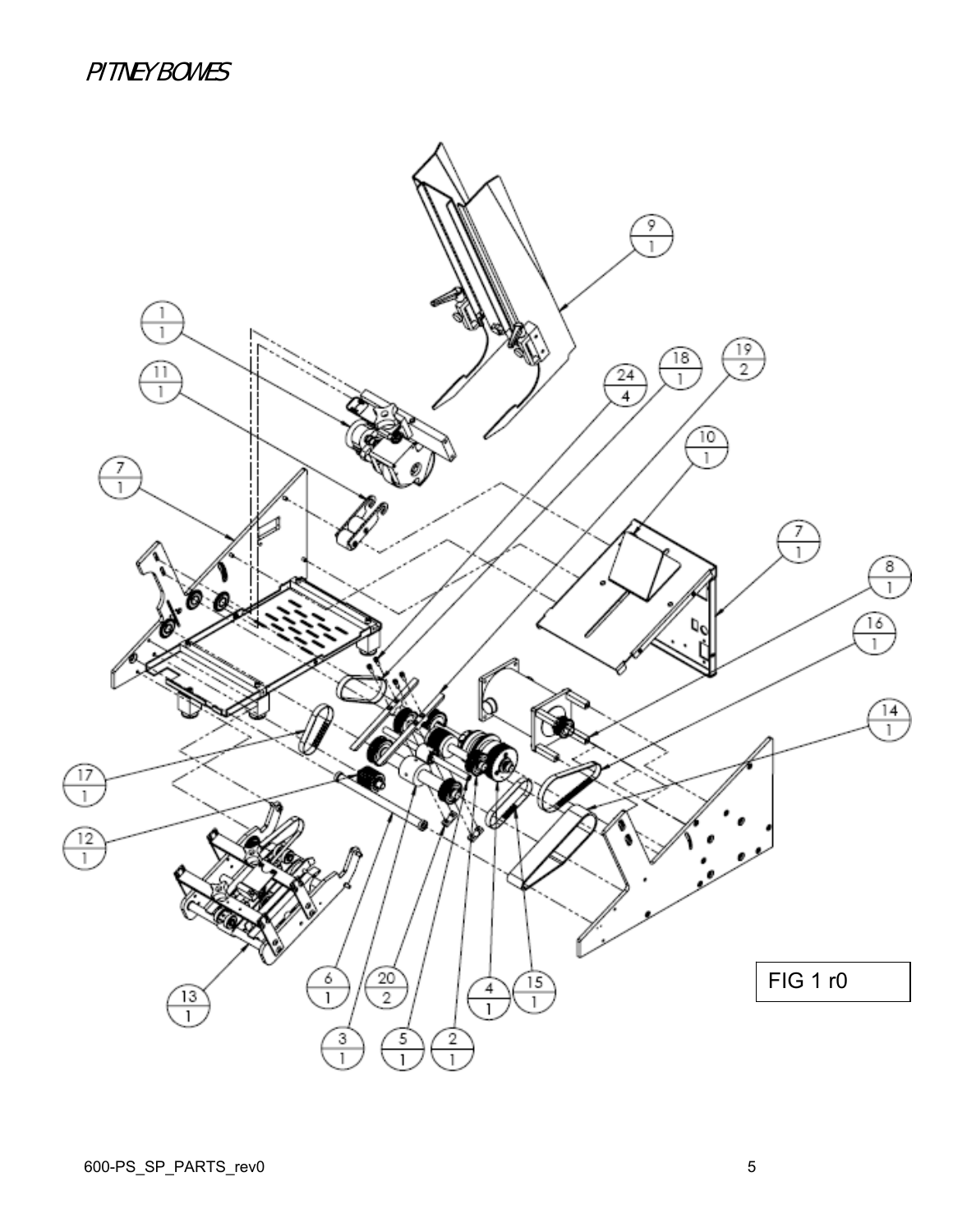PITNEY BOWES

#### *600PS/SP PACKAGING FEEDER ASSEMBLY (Fig. 2)*  **110V SEPARATOR W/CROSS BAR (10020-469r0)**

| <b>ITEM</b> | <b>PART NO.</b>    | QTY.       | <b>DESCRIPTION</b>                                |
|-------------|--------------------|------------|---------------------------------------------------|
|             | <b>SEE FIG. 2A</b> | <b>REF</b> | <b>ASSEMBLY, SEPARATOR, 110V, CCW (10020-266)</b> |
| 2           | 10003-019          |            | <b>CROSS BAR</b>                                  |
| 3           | 10007-010          |            | <b>BLOCK, SEPARATOR ADJUSTING</b>                 |
| 4           | 10008-024          |            | <b>BAR, SEPARATOR RELEASE</b>                     |
| 5           | 18017-008          |            | LABEL, FEEDER SEPARATOR ADJUSTING                 |
| 6           | 99004-001          |            | KNOB, FEMALE 5/16-24                              |
|             | 99003-015          | 1          | WASHER, NYLON, 5/16 X 1/16 THK                    |
| 8           | 99005-045          | 1          | <b>SPRING, COMPRESSION</b>                        |
| 9           |                    |            | FLAT WASHER, 5/16                                 |



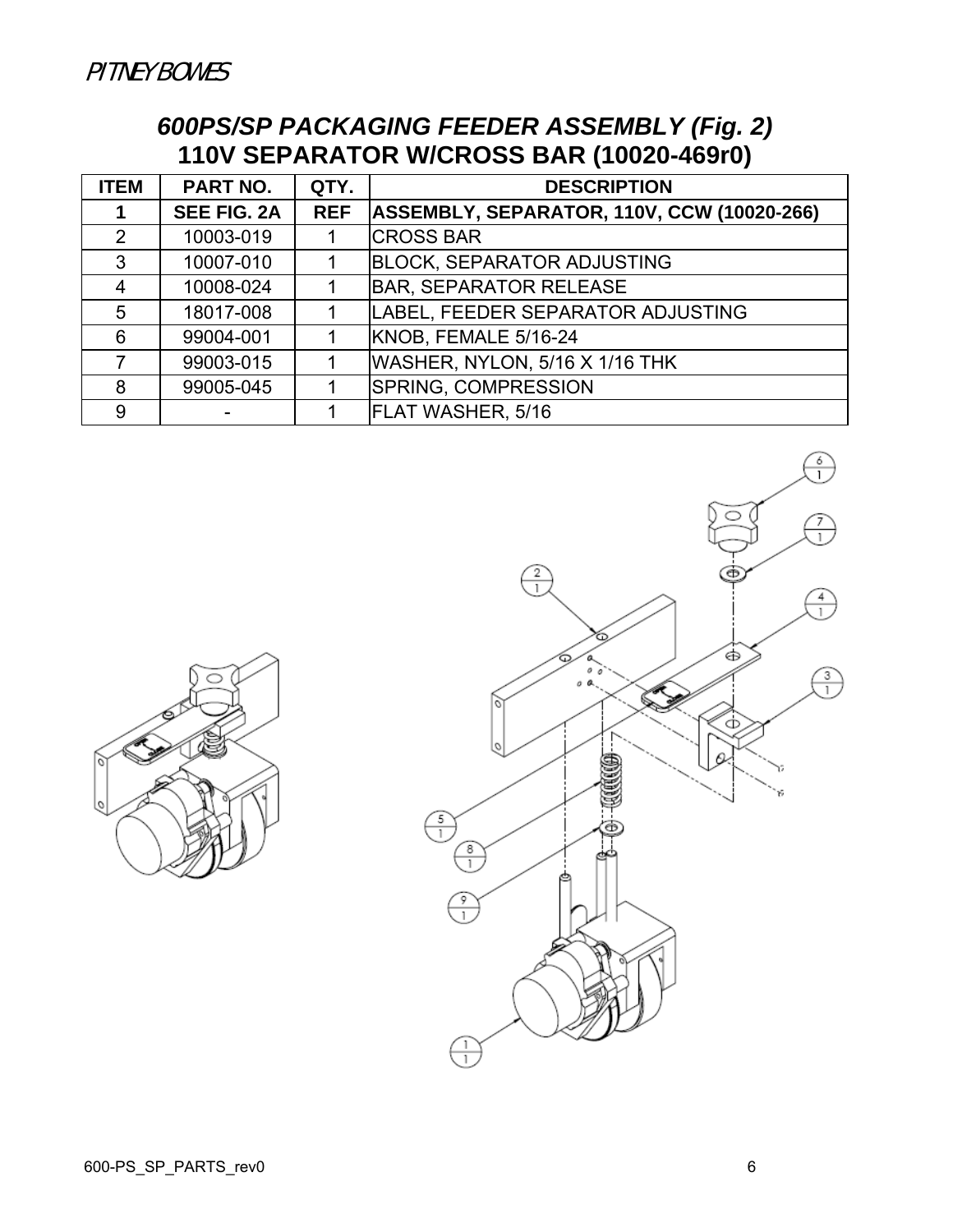## *ASSEMBLY, SEPARATOR, 110V, CCW (10020-266r0) (Fig. 2A)*

| <b>ITEM</b>    | <b>PART NO.</b> | QTY.           | $\sim$ $\sim$<br>$\tilde{\phantom{a}}$<br><b>DESCRIPTION</b> |
|----------------|-----------------|----------------|--------------------------------------------------------------|
| 1              | 10018-035       | $\mathbf 1$    | ASSY, MOTOR SEPARATOR, 110V, CCW, 60 HZ                      |
|                | 99001-001       | 1 EA           | MOTOR, SEPARATOR, 110 VAC, 1/3 RPM                           |
|                |                 |                |                                                              |
|                | 98020-065       | 1 EA           | $ CAPACITOR, 0.25 \mu f$                                     |
|                | 98016-023       | 1 EA           | CONNECTOR, 2-POSITION MALE                                   |
| 2 <sup>1</sup> | 10020-313       | 1              | <b>ASSY, MOTOR PLATE MTG, RH</b>                             |
|                | 10011-001       | 1 EA           | PLATE, MOTOR MOUNT                                           |
|                | 99003-001       | 1 EA           | BEARING, 3/8 X 7/8, SHIELDED                                 |
| 3              | 10007-099       | 1              | <b>BLOCK, SEPARATOR 3" ROLLER</b>                            |
| 4              | 10004-176       | 1              | <b>SHAFT, SEPARATOR</b>                                      |
| 5              | 10005-138       | 1              | SHROUD, SEPARATOR                                            |
| 6              | 10006-001       | 1              | WHEEL, SEPARATOR 3" DIA.                                     |
| $\overline{7}$ | 10004-177       | $\overline{2}$ | <b>SHAFT, TONGUE SUPPORT</b>                                 |
| 8              | 10012-028       | $\overline{2}$ | STANDOFF, SEPARATOR MOTOR                                    |
| 9              | 99002-002       | 1              | PULLEY, TIMING, 16MXL025, 3/16B                              |
| 10             | 99002-001       | 1              | PULLEY, TIMING, 100MXL025, 3/8B                              |
| 11             | 99000-006       | 1              | BELT, TIMING, 115MXL025                                      |
| 12             | 10014-001       | 1              | <b>BELT, SEPARATOR 3"</b>                                    |
| 13             | 99003-001       | $\overline{2}$ | BEARING, 3/8 X 7/8, SHIELDED                                 |
| 14             | 99003-017       | $\overline{2}$ | WASHER, NYLON 3/8 X 1/16 THK                                 |
| 15             | 10004-028       | 1              | STUD, SEPARATOR ADJUSTING                                    |
| 16             | 99006-002       | $\overline{2}$ | PIN, DOWEL, 5/16 X 3                                         |
|                |                 | 1              | NUT, HEX, 5/16-24                                            |
|                |                 | $\overline{2}$ | SCREW, FLAT HD, #8-32 X 1/2                                  |
|                |                 | $\overline{2}$ | SCREW, SKT HD, #6-32 X 2-1/2                                 |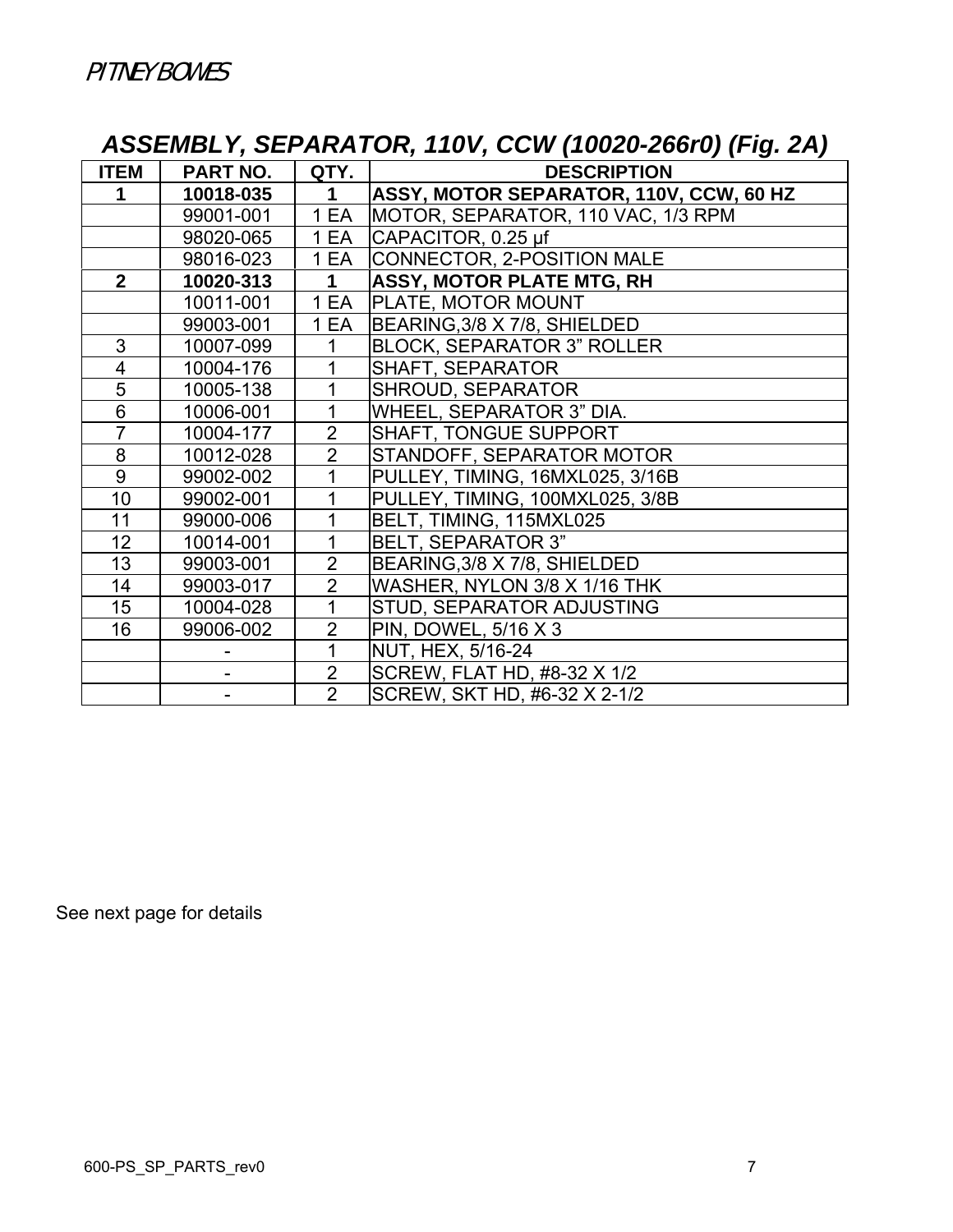## FEEDER WITH SHROUDED SEPARATOR

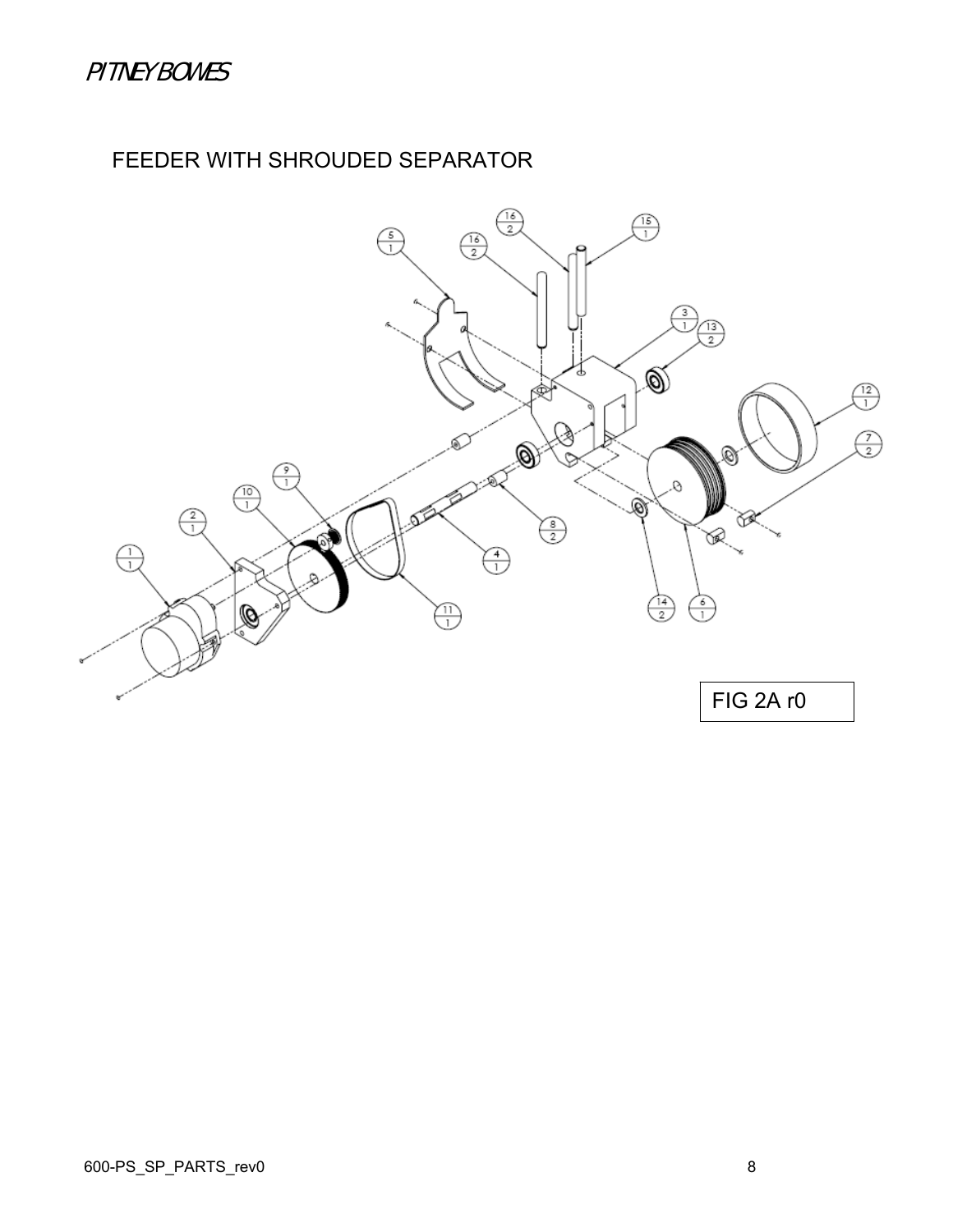| <b>ITEM</b> | PART NO.  | QTY. | <b>DESCRIPTION</b>                     |
|-------------|-----------|------|----------------------------------------|
|             | 10004-034 |      | <b>SHAFT, MAIN</b>                     |
|             | 10006-018 |      | <b>PULLEY, CROWNED</b>                 |
|             | 99002-054 |      | <b>PULLEY, 20XL037, 1/2B</b>           |
|             | 99002-074 |      | PULLEY, TIMING, 22XL037, 1/2B W/KEYWAY |
|             | 99003-018 |      | WASHER, NYLON, 1/2 X 1/16              |
| հ           | 99034-003 |      | KEY, SQUARE, 1/8 X 3/4                 |

## *ASSEMBLY, MAIN SHAFT (10020-355r0) (Fig. 3)*

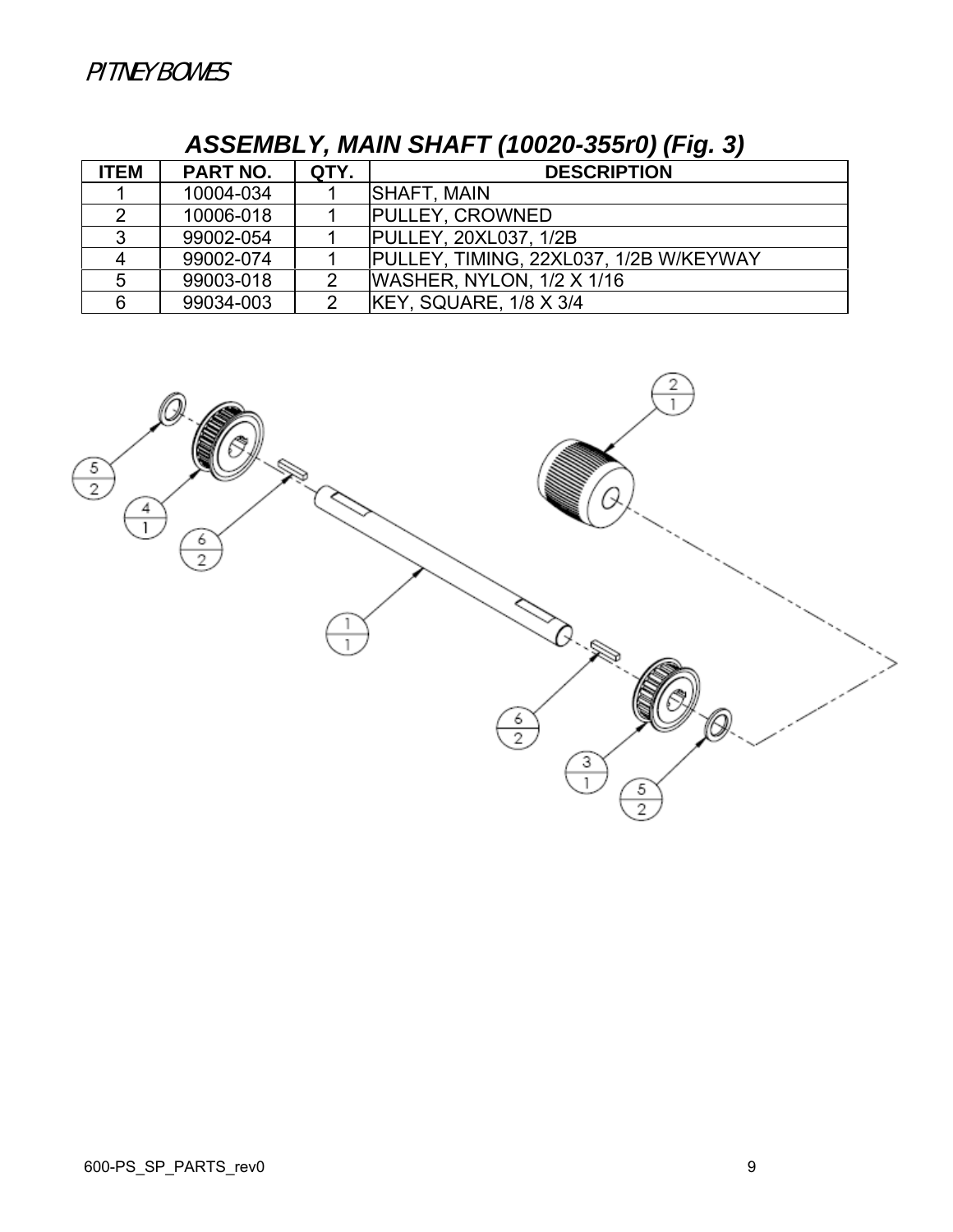### *ASSEMBLY, NIP ROLLER SHAFT (10020-354r0) (Fig. 4)*

| <b>ITEM</b> | <b>PART NO.</b> | QTY. | <b>DESCRIPTION</b>               |
|-------------|-----------------|------|----------------------------------|
|             | 10004-121       |      | SHAFT, NIP ROLLER-3/4            |
|             | 10006-071       |      | PULLEY, MATE, 3/4 B              |
|             | 99002-054       |      | <b>PULLEY, 20XL037, 1/2B</b>     |
|             | 99002-031       |      | PULLEY, 24XL037, 1/2B, NO HUB    |
|             | 99003-018       | 5    | <b>WASHER, NYLON, 1/2 X 1/16</b> |
| 6.          | 99034-004       | 2    | KEY, WOODRUFF, 1/8 X 1/2         |

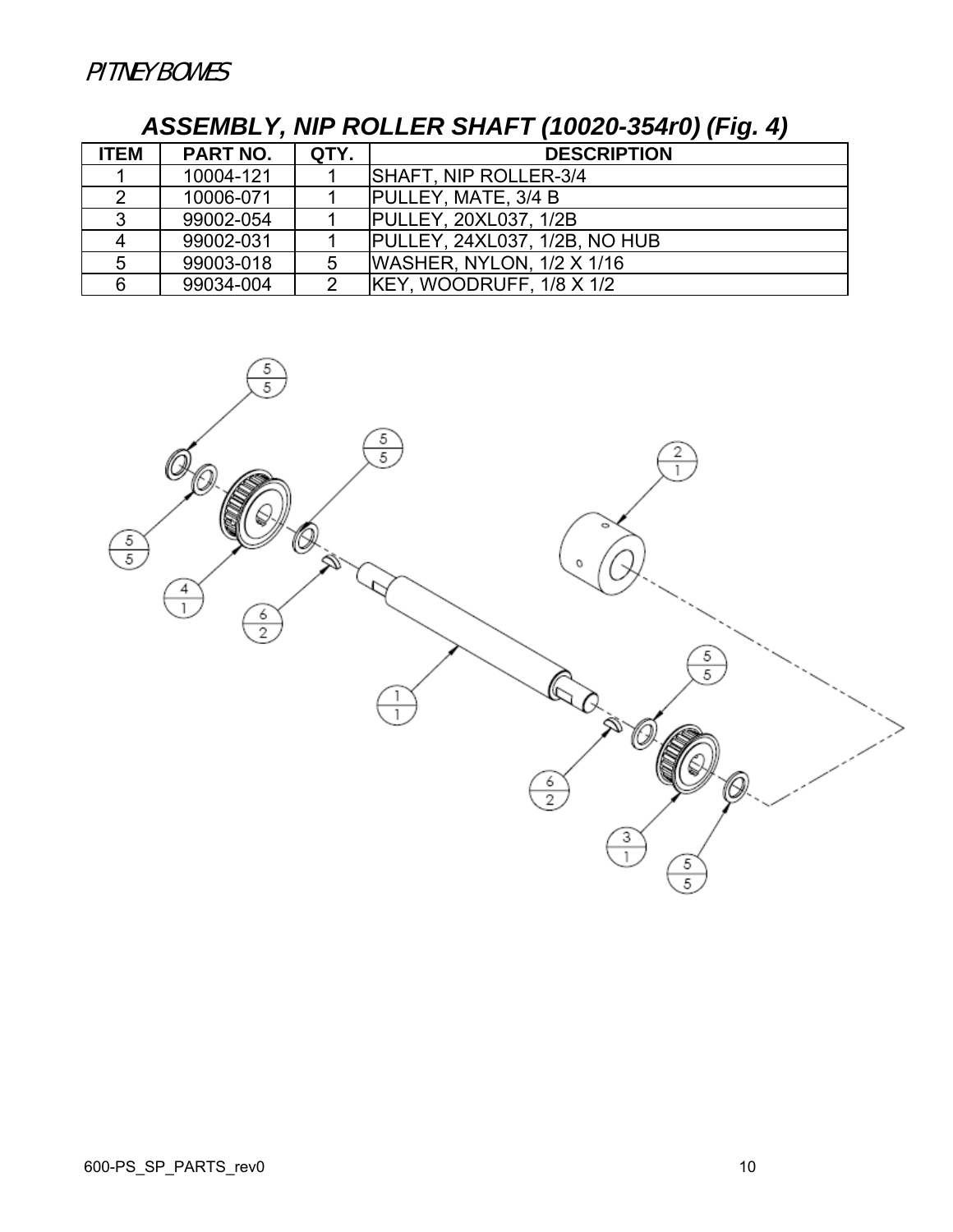## *ASSEMBLY, CLUTCH SHAFT (10020-048r0) (Fig. 5)*

| <b>ITEM</b> | <b>PART NO.</b> | QTY. | <b>DESCRIPTION</b>               |
|-------------|-----------------|------|----------------------------------|
|             | 10004-157       |      | <b>SHAFT, CLUTCH</b>             |
|             | 99008-010       |      | CLUTCH, BRAKE, 24V (LENZA)       |
|             | 99002-031       |      | PULLEY, TIMING, 24XL037, 1/2B    |
|             | 99022-004       |      | SNAP RING, 1/2                   |
| 5           | 99003-018       |      | <b>WASHER, NYLON, 1/2 X 1/16</b> |
|             | 99034-003       |      | KEY, SQUARE, 1/8 X 3/4           |

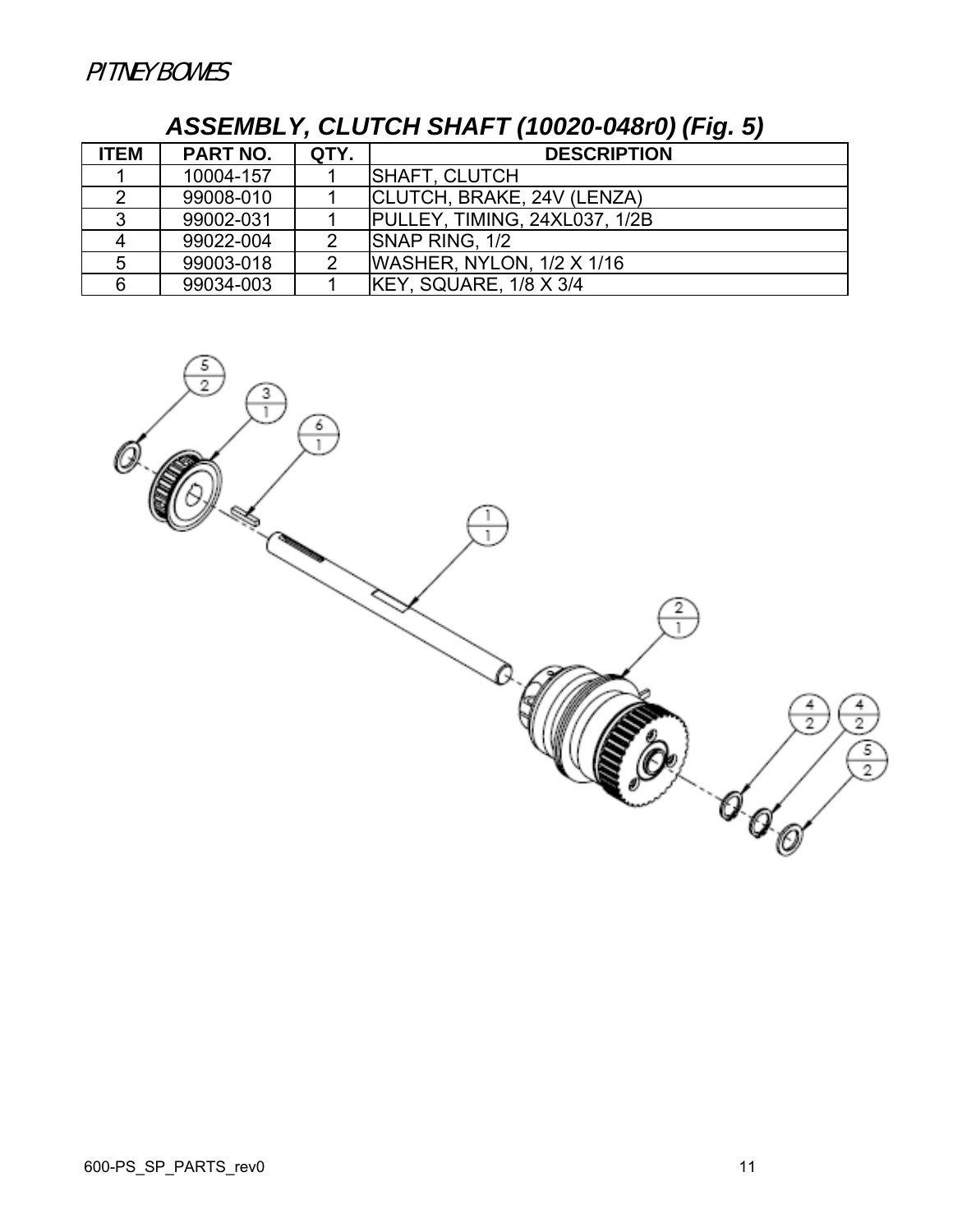| <b>ITEM</b> | <b>PART NO.</b> | QTY. | <b>DESCRIPTION</b>           |
|-------------|-----------------|------|------------------------------|
|             | 10004-044       |      | <b>ISHAFT, SUPPORT IDLER</b> |
|             | 10006-012       |      | <b>ROLLER, IDLER</b>         |
|             | 99003-001       |      | BEARING, SEALED, 3/8 X 7/8   |
|             | 99022-003       |      | <b>SNAP RING, 3/8</b>        |
| 5           | 99003-016       |      | WASHER, NYLON, 3/8 X 1/32    |

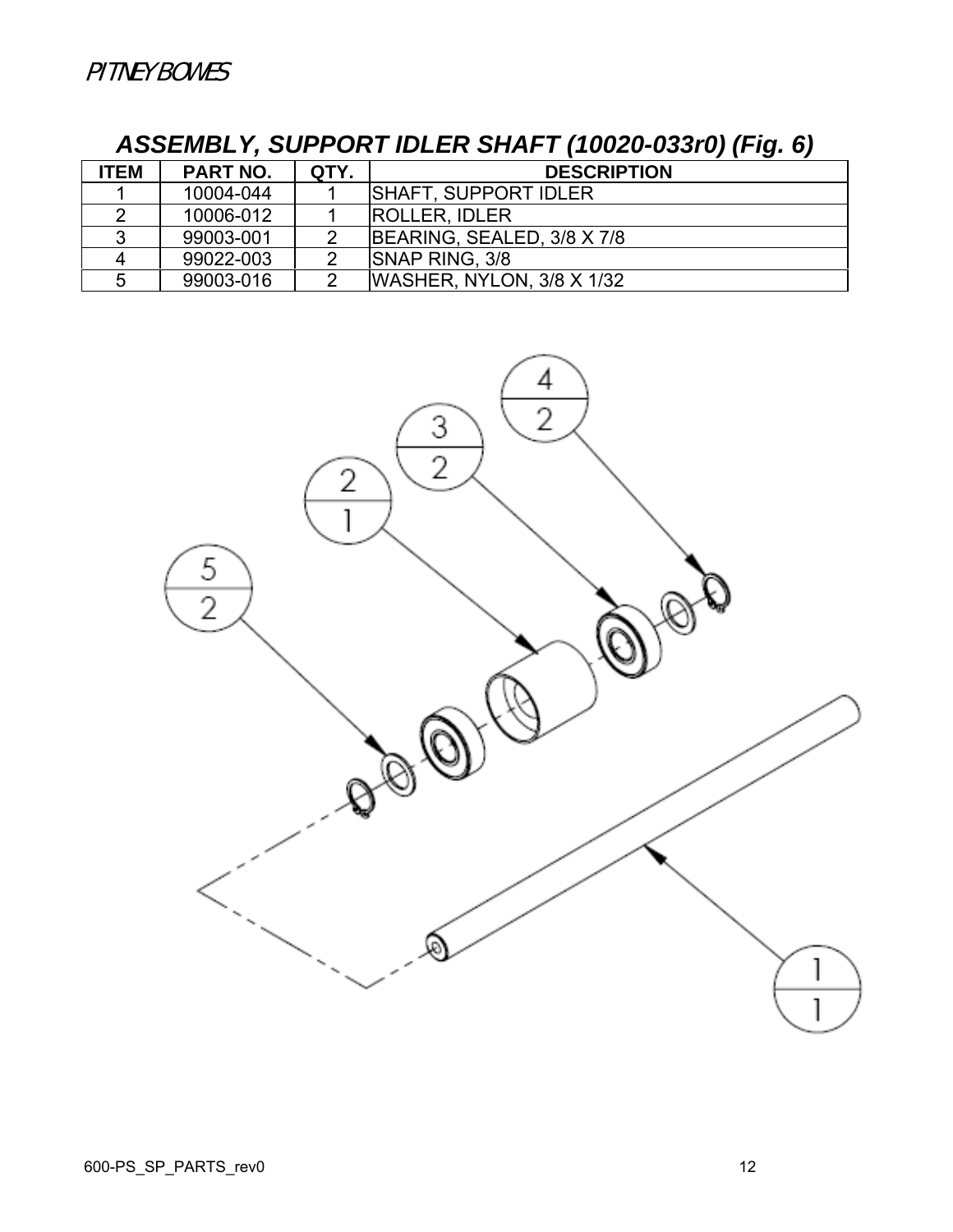## *ASSEMBLY, FRONT SHAFT (10020-018r0) (Fig. 7)*

| <b>ITEM</b> | <b>PART NO.</b> | QTY. | <b>DESCRIPTION</b>           |
|-------------|-----------------|------|------------------------------|
|             | 10004-035       |      | <b>SHAFT, FRONT</b>          |
|             | 99006-028       |      | <b>PIN, DOWEL, 1/4 X 5/8</b> |
|             | 99003-056       |      | BEARING, 1/4 X 5/8 SEALED    |

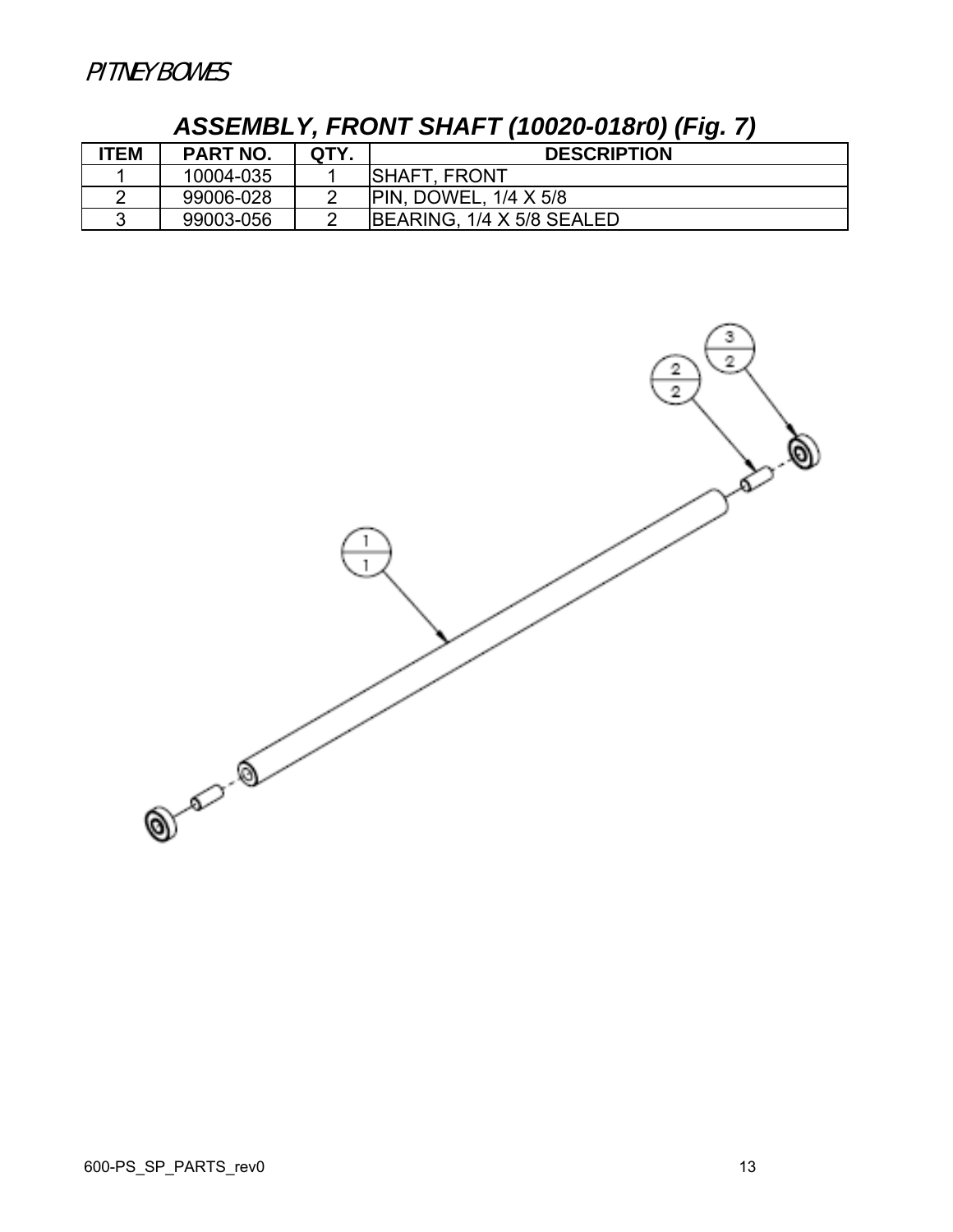## *ASSEMBLY, CHASSIS (10020-065r0) (Fig. 8)*

| <b>ITEM</b>    | <b>PART NO.</b> | QTY.           | $\sqrt{ }$<br><b>DESCRIPTION</b>  |
|----------------|-----------------|----------------|-----------------------------------|
|                | 10000-007       |                | SIDE FRAME, LH                    |
| $\overline{2}$ | 10000-021       | 1              | SIDE FRAME, RH                    |
| 3              | 10001-008       | 1              | COVER, TOP                        |
| 4              | 10002-007       | 1              | <b>BOTTOM PANEL</b>               |
| 5              | 10008-026       | $\overline{2}$ | <b>CROSS BRACE (LOWER)</b>        |
| 6              | 10010-003       | 5              | FOOT, BOTTOM                      |
| $\overline{7}$ | 99007-001       | 5              | FOOT, SUCTION, #8-32              |
| 8              | 99003-083       | 6              | BEARING, 1/2 X 1-1/8 SEALED       |
| 9              | 99036-003       | 6              | SHIM, BEARING, 3/4 X 1-1/8 X .006 |
| 10             | 99036-005       | $\overline{2}$ | SHIM, ARBOR, 3/8 X 5/8 X .006     |
| 11             | 10007-003       | 1              | NUT, PAPER SLIDE                  |
| 12             | 10007-004       | 1              | <b>WASHER, PAPER SLIDE</b>        |
| 13             | 10020-317       | 1              | ASSY, KNOB, #10-24 X 1/2          |
| 14             | 99006-020       | 1              | PIN, ROLL, 5/32 X 3/4             |
| 15             | 10020-447       | 1              | <b>ASSY, CLUTCH STOP</b>          |
|                | 10008-006       | 1 EA           | <b>CLUTCH STOP</b>                |
|                | 99006-021       | 1 EA           | PIN, ROLL, 3/16 X 1-1/4           |
| 16             |                 | 13             | SCREW, BUT HD, #10-24 X 3/8       |
| 17             |                 | 1              | SCREW, SKT HD, #10-24 X 1/2       |
| 18             |                 | 4              | SCREW, SKT HD, #10-24 X 3/4       |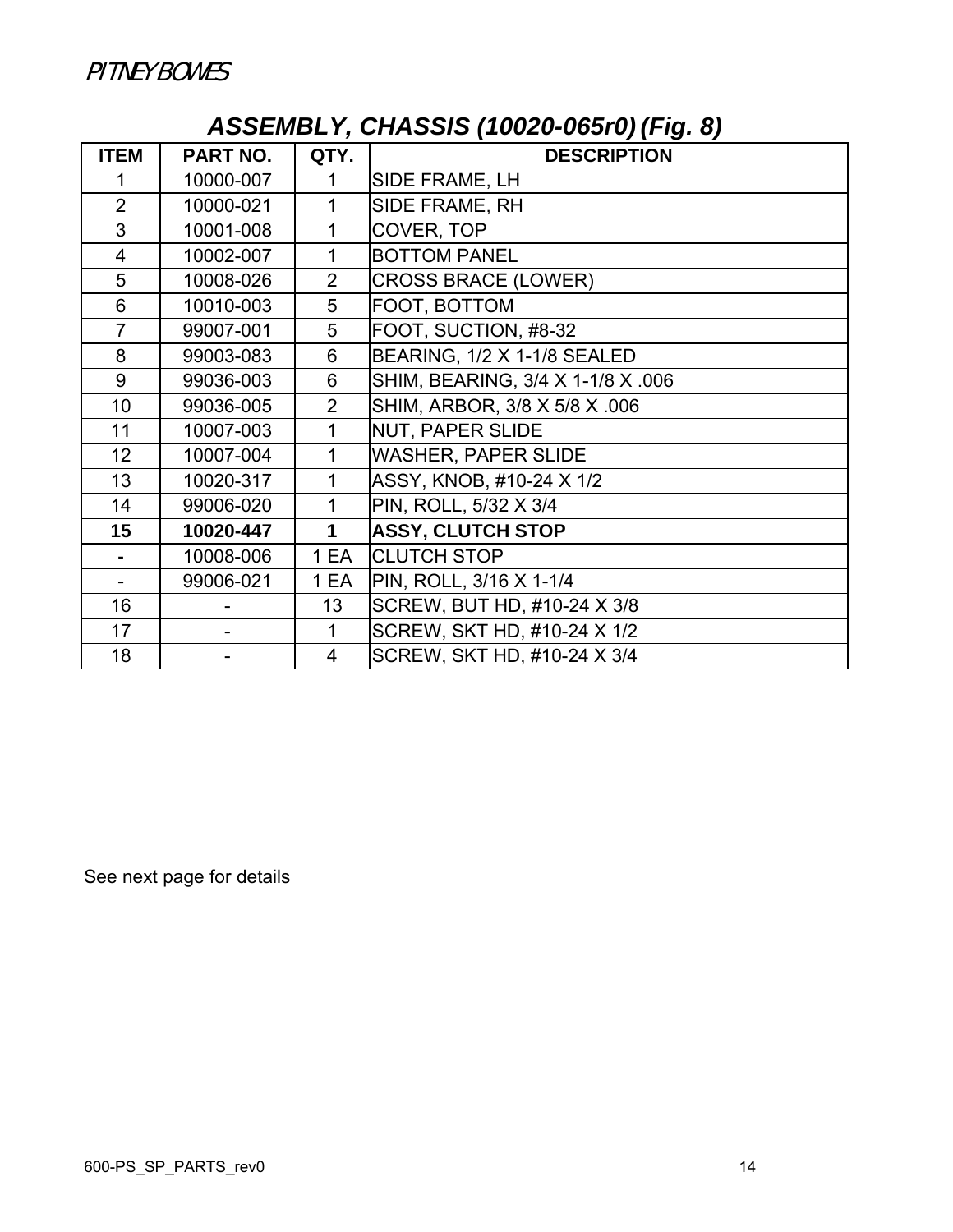### PITNEY BOWES



FIG 8 r0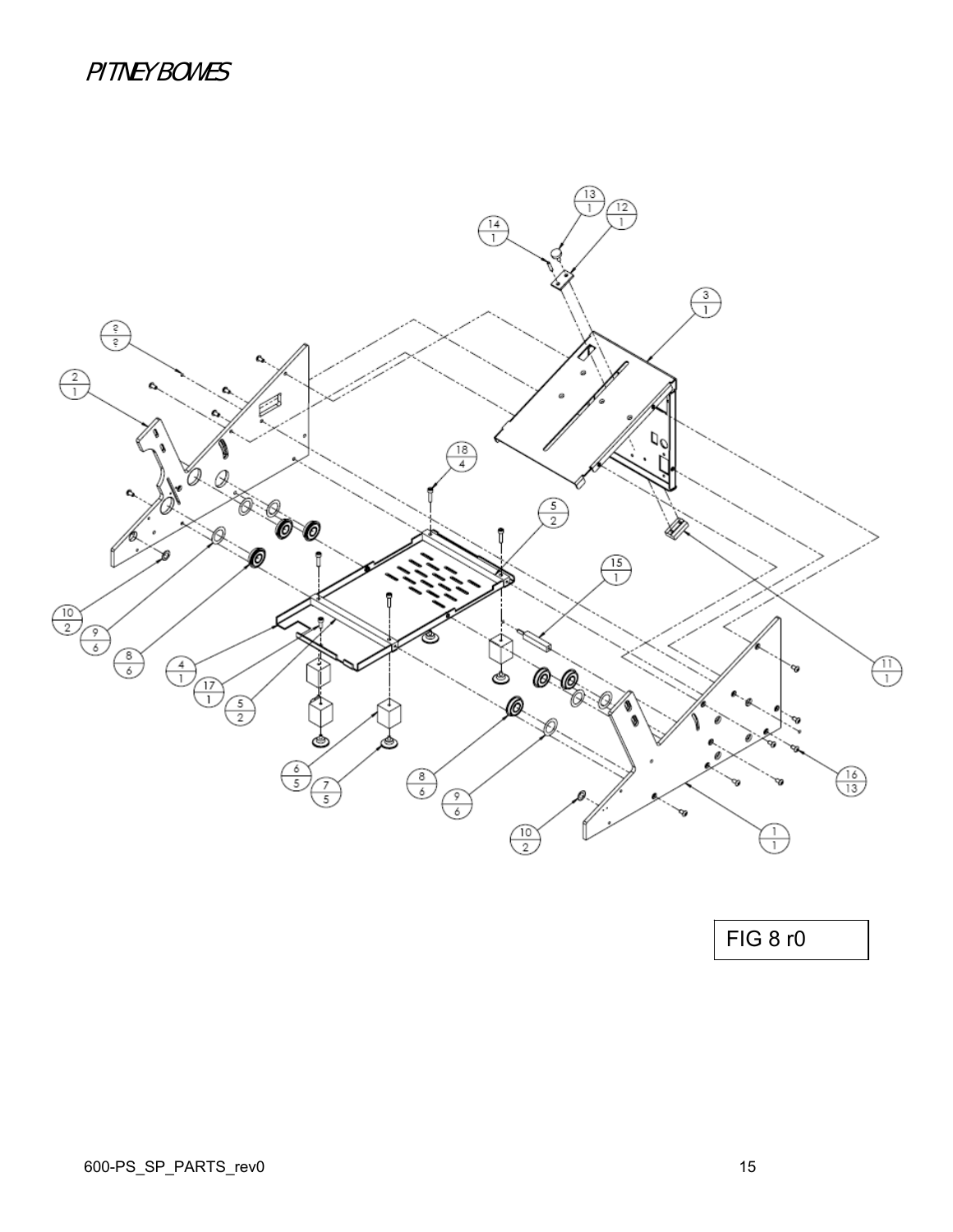| <b>ITEM</b> | <b>PART NO.</b> | QTY. | <b>DESCRIPTION</b>                 |
|-------------|-----------------|------|------------------------------------|
|             | 99001-010       |      | MOTOR, 1/18 HP, 1800 RPM, 90VDC    |
|             | 99002-007       |      | PULLEY, TIMING, 16XL037-1/2B       |
| 3           | 10012-004       |      | <b>STANDOFF, MOTOR</b>             |
|             |                 |      | SCREW, SKT HD, #10-24 X 1/2        |
| N/S         | 98016-057       | 2    | CONTACT PIN, 18-24 AWG             |
| N/S         | 98010-092       | 6"   | WIRE, 16 AWG, GREEN/YELLOW         |
| N/S         | 98016-021       |      | CONNECTOR, 5-POS RECEPTACLE (.093) |

# *ASSEMBLY, MOTOR (10020-467r0) (Fig. 9)*

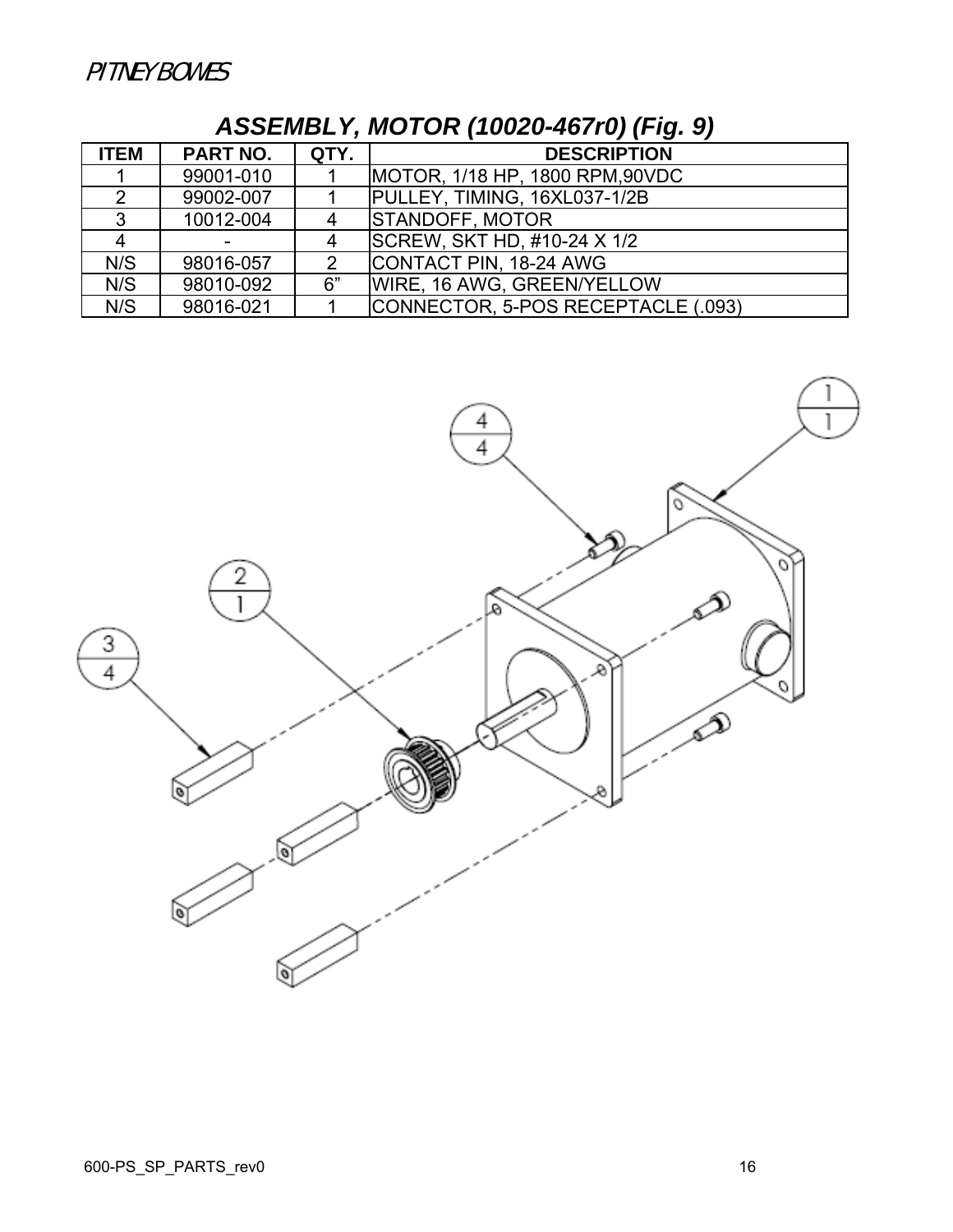## *ASSEMBLY, SIDE (PAPER) GUIDE (10020-011r0) (Fig. 10)*

| <b>ITEM</b>    | <b>PART NO.</b> | QTY.           | <b>DESCRIPTION</b>                |
|----------------|-----------------|----------------|-----------------------------------|
|                | 10009-002       | 2              | <b>BRACKET, SIDE GUIDE MTG</b>    |
| $\overline{2}$ | 10007-115       | $\overline{2}$ | <b>BLOCK, SIDE GUIDE MOUNTING</b> |
| 3              | 10005-177       |                | <b>GUIDE, FRONT PAPER-TALL</b>    |
| 4              | 10005-150       |                | SIDE GUIDE, 3" RH                 |
| 5              | 10005-151       |                | SIDE GUIDE, 3" LH                 |
| 6              | 99004-003       | 2              | HANDLE, RATCHET, #10-24 X 5/8     |
|                | 10020-316       | 2              | ASSY, KNOB, #10-24 X 3/8          |
| 8              |                 | 4              | SCREW, FLAT HD, #6-32 X 3/8       |
| 9              |                 | 4              | SCREW, SKT HD, #6-32 X 3/4        |
| 10             |                 | 3              | SCREW, FLAT HD, #8-32 X 3/8       |

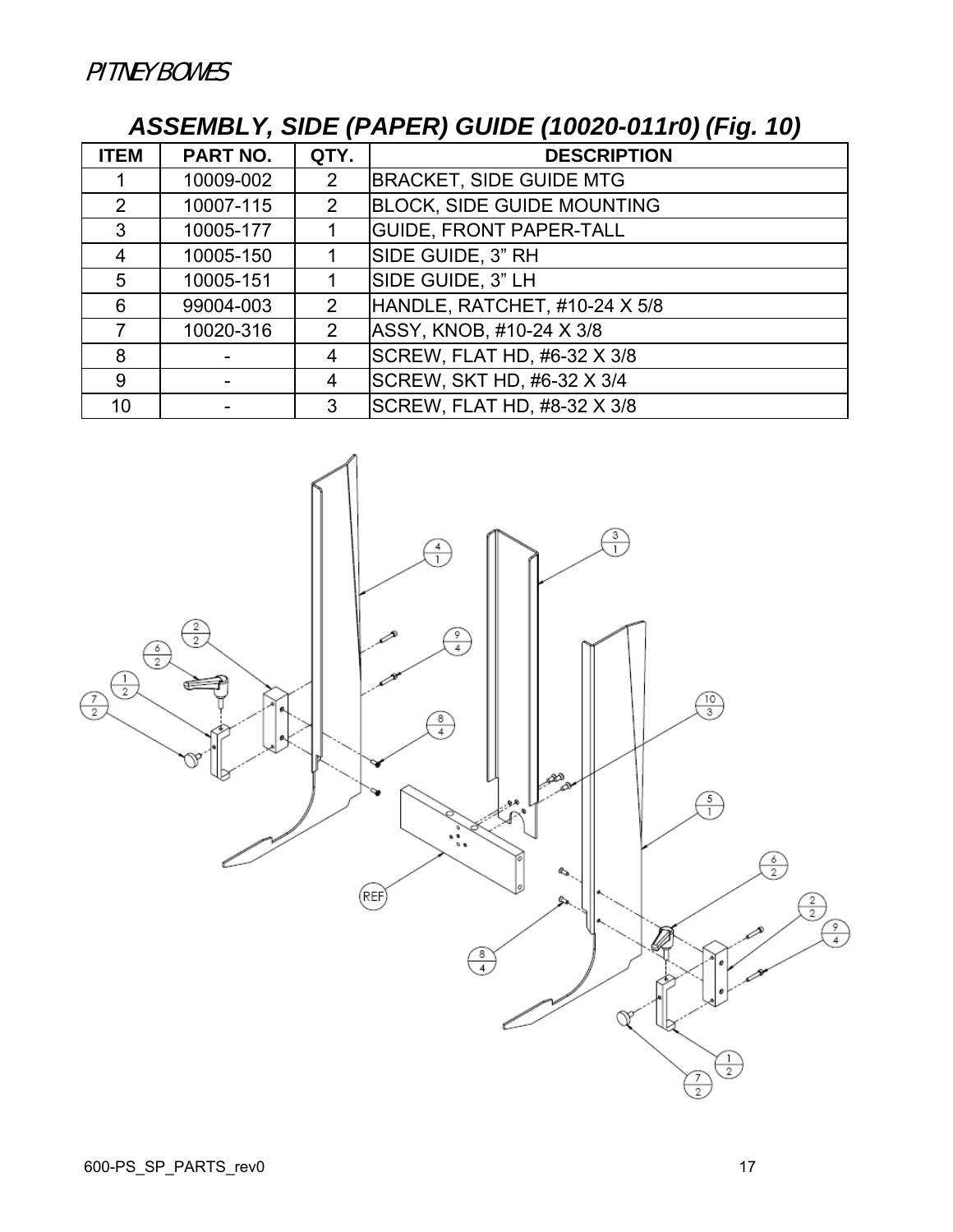# **ASSEMBLY, BACKWEDGE OPTIONS (10020-449r0) (FIG. 11)**

| <b>ITEM</b> | <b>PART NO.</b> | QTY. | <b>DESCRIPTION</b>               |
|-------------|-----------------|------|----------------------------------|
|             | 10005-088       |      | <b>GUIDE, REAR WEDGE, 3-1/4"</b> |
|             | 10005-089       |      | <b>GUIDE, REAR WEDGE, 1-1/4"</b> |
| 2           |                 |      | <b>INOT AVAILABLE</b>            |
|             | 99039-009       |      | 0.3 FT ANTI-SKID TAPE, BLACK     |

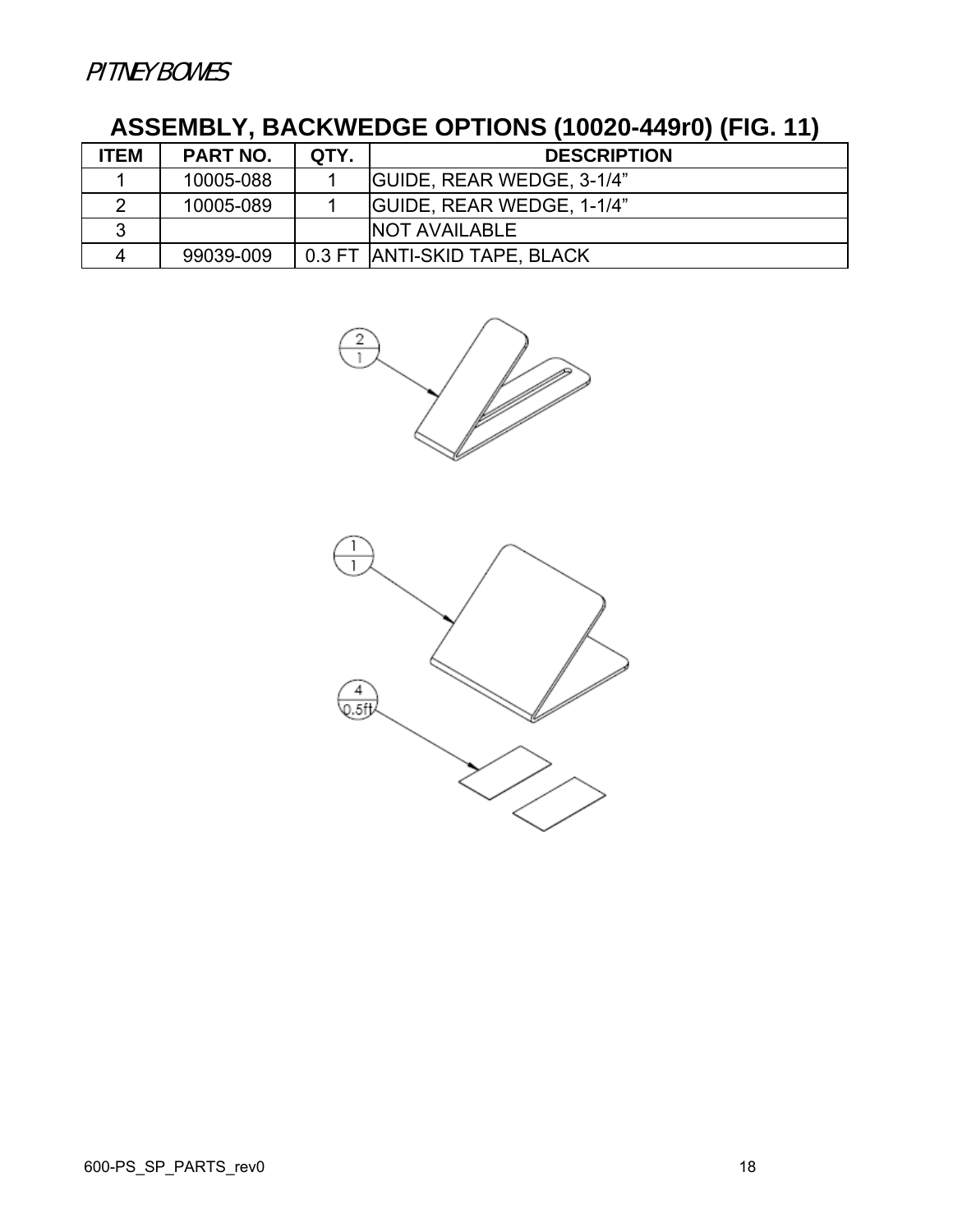| <b>ITEM</b> | PART NO.  | QTY. | <b>DESCRIPTION</b>            |
|-------------|-----------|------|-------------------------------|
|             | 10011-057 |      | <b>PLATE, ROLLER MTG, LH</b>  |
|             | 10011-056 |      | <b>PLATE, ROLLER MTG, RH</b>  |
| ર           | 10012-035 | 2    | <b>SPACER, TONGUE</b>         |
|             | 10006-108 | ⌒    | <b>ROLLER, TONGUE</b>         |
| 5           |           | 4    | SCREW, FLAT HEAD, #8-32 X 3/8 |

*ASSEMBLY, TONGUE (10020-389r0) (Fig. 12)*

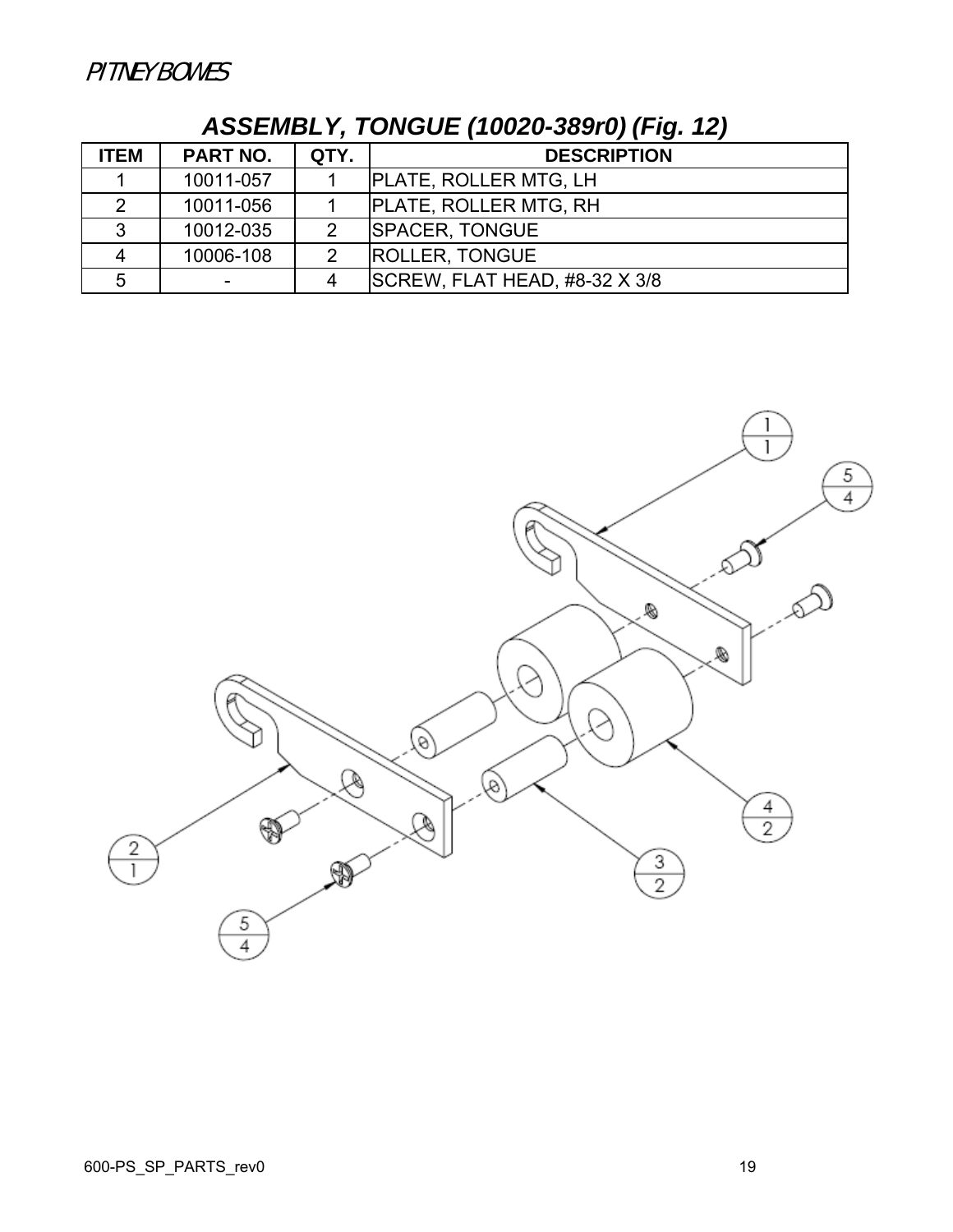# *ASSEMBLY, INTERMEDIATE PULLEY (10020-094r0) (Fig. 13)*

| <b>ITEM</b> | <b>PART NO.</b> | QTY. | <b>DESCRIPTION</b>           |
|-------------|-----------------|------|------------------------------|
|             | 10007-011       |      | <b>BLOCK, IDLER SUPPORT</b>  |
|             | 10004-015       |      | <b>SHAFT, IDLER STUD</b>     |
|             | 10006-027       |      | <b>PULLEY, 20XL037, 1/2B</b> |
|             | 99003-001       | っ    | BEARING, SEALED, 3/8 X 7/8   |
|             | 99003-016       |      | WASHER, NYLON, 3/8 X 1/32    |
|             | 99022-003       |      | <b>SNAP RING, 3/8</b>        |

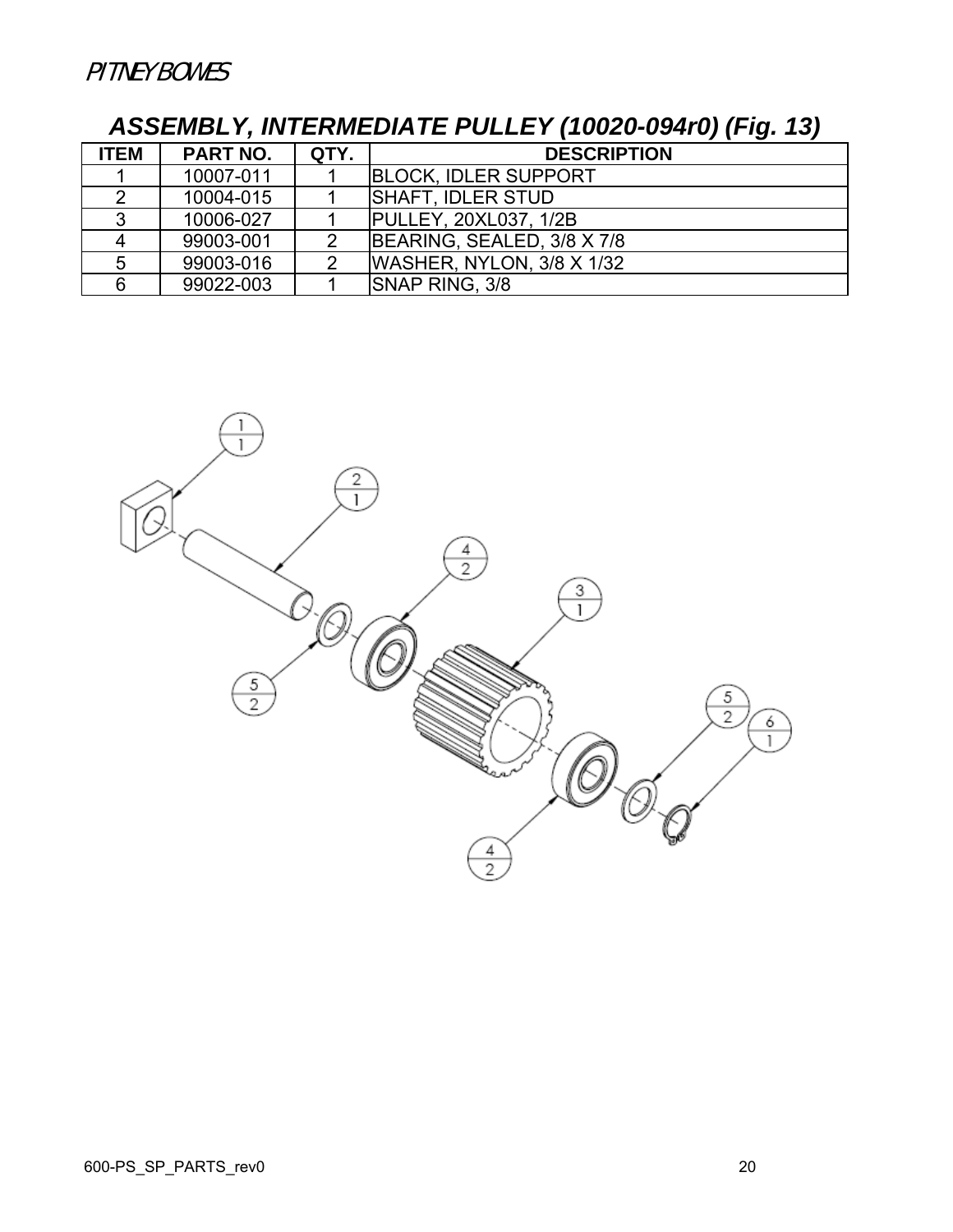## *ASSEMBLY, ACCELERATOR (10020-077r0) (Fig. 14)*

| <b>ITEM</b>  | <b>PART NO.</b>    | QTY.           | <b>DESCRIPTION</b>                        |
|--------------|--------------------|----------------|-------------------------------------------|
|              | <b>SEE FIG 14A</b> |                | ASSY, ACCELERATOR CHASSIS (10020-081)     |
| $\mathbf{2}$ | <b>SEE FIG14B</b>  |                | ASSY, ACCELERATOR DRIVE SHAFT (10020-085) |
| 3            | <b>SEE FIG 14C</b> |                | ASSY, ACCELERATOR IDLER SHAFT (10020-088) |
| 4            | <b>SEE FIG 14D</b> |                | ASSY, FRONT SHAFT-ACCELERATOR (10020-091) |
| 5            | <b>SEE FIG 14E</b> |                | <b>ASSY, ROLLER RACK (10020-093)</b>      |
| 6            | 10005-021          | 2              | SLIDE, PAPER                              |
|              | 10007-009          | $\overline{2}$ | <b>CLAMP, PAPER SLIDE</b>                 |
| 8            | 10009-026          |                | <b>BRACKET, SENSOR MTG</b>                |
| 9            | 99000-001          |                | BELT, TIMING, 90XL037                     |
| 10           | 99000-004          | 2              | <b>BELT, RED GUM</b>                      |
| 11           | 98009-022          | 1/2            | <b>SENSOR, PHOTO-ELECTRIC SWITCH</b>      |
| 12           |                    | 2              | SCREW, BUTTON HD, #6-32 X 1/4             |
| 13           |                    | 4              | SCREW, SKT HD, #10-24 X 5/8               |

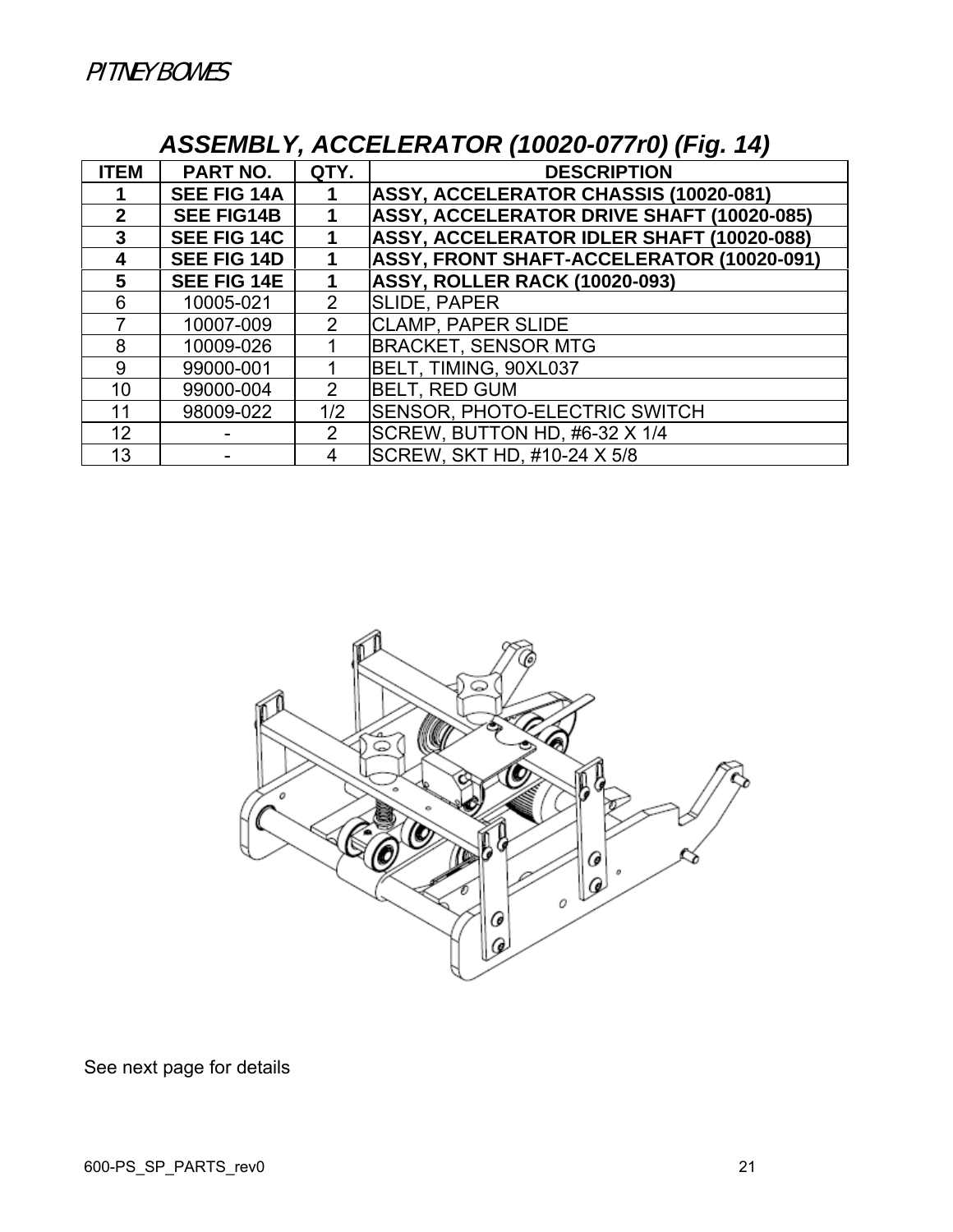#### PITNEY BOWES

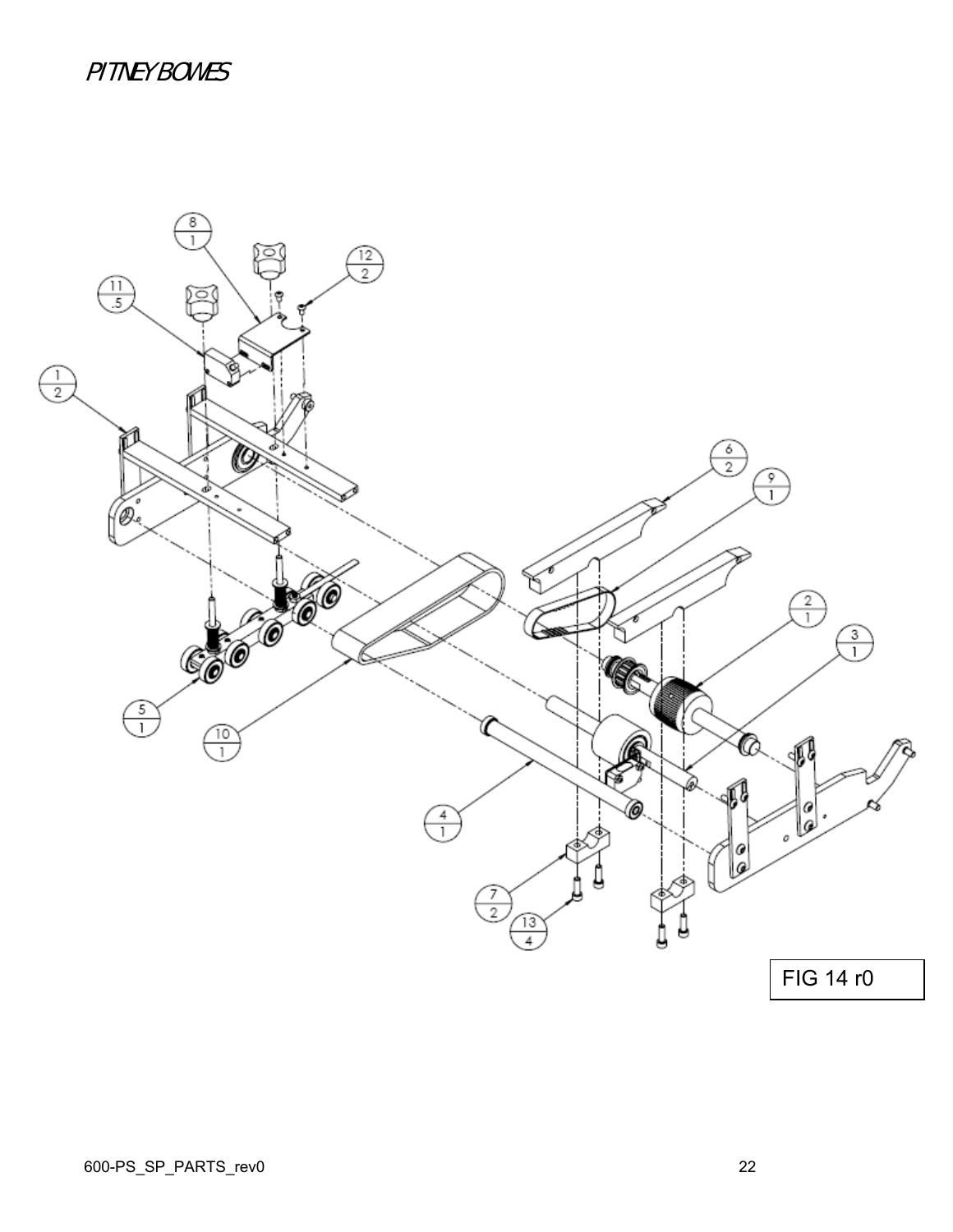# *ASSEMBLY, ACCELERATOR CHASSIS (10020-081r0) (Fig. 14A)*

| <b>ITEM</b>        | PART NO.  | QTY.          | <b>DESCRIPTION</b>                  |
|--------------------|-----------|---------------|-------------------------------------|
|                    | 10000-011 |               | SIDE FRAME-ACCELERATOR LH           |
| 2                  | 10000-012 |               | SIDE FRAME-ACCELERATOR RH           |
| 3                  | 10008-013 |               | <b>BAR, ROLLER RACK MTG</b>         |
| $\mathbf{\Lambda}$ | 10008-009 | 4             | <b>BAR, ROLLER RACK SUPPORT</b>     |
| 5                  | 99033-006 | 4             | BOLT, SHOULDER, STL, 1/4 X 1/4      |
| 6                  | 99003-083 | 2             | BEARING, 1/2 ID X 1-1/8 OD SHIELDED |
|                    | 99036-003 | $\mathcal{P}$ | SHIM, BEARING, 3/4 X 1-1/8 X .006   |
| 8                  | 99036-005 | $\mathcal{P}$ | SHIM, ARBOR, 3/8 X 5/8 X .006       |
| 9                  |           | 8             | SCREW, BUTTON HD, #10-24 X 3/8      |
| 10                 |           | 8             | SCREW, BUTTON HD, #8-32 X 1/2       |

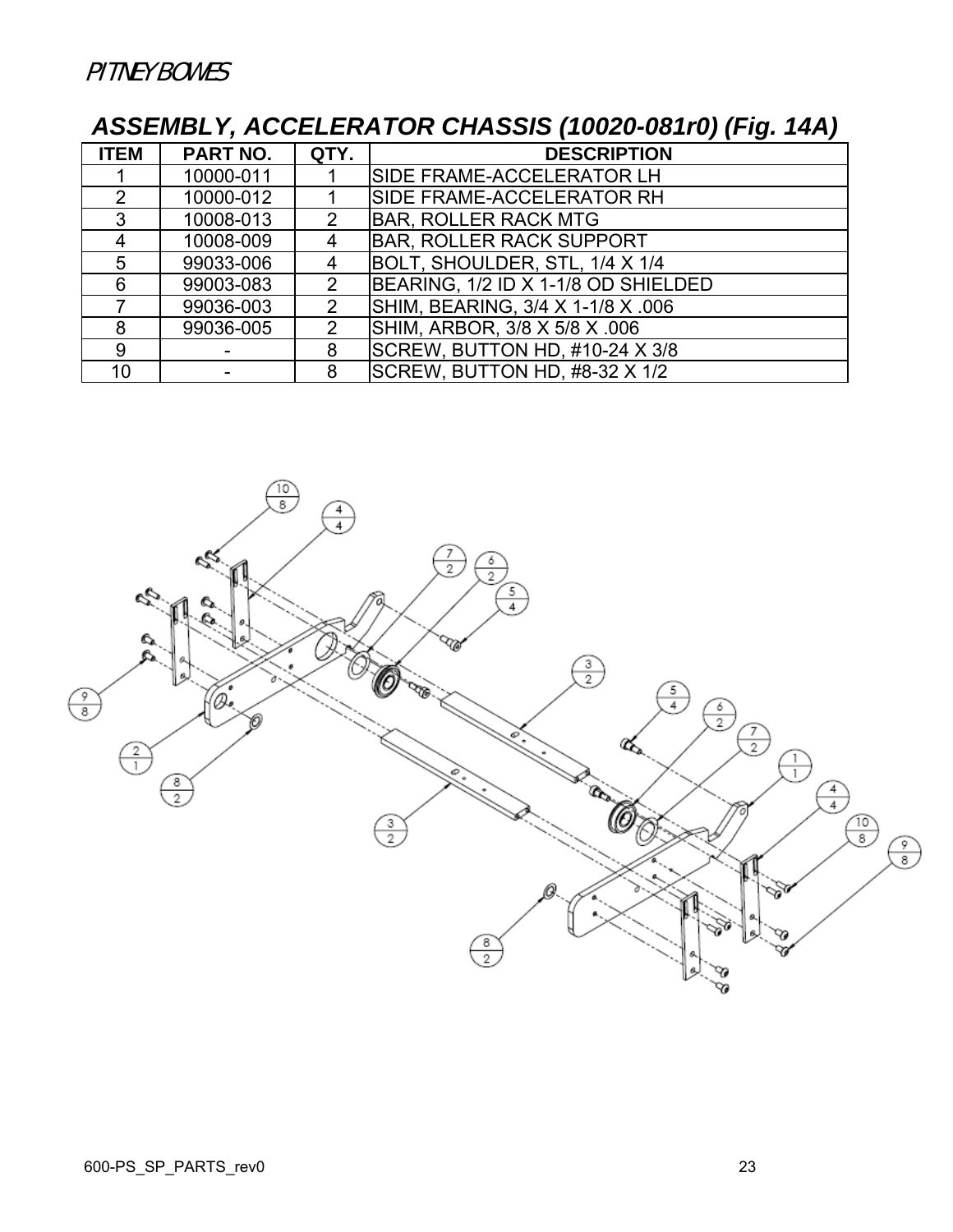## *ASSY, ACCELERATOR DRIVE SHAFT (10020-085r0) (Fig. 14B)*

| <b>ITEM</b> | PART NO.  | QTY. | <b>DESCRIPTION</b>               |
|-------------|-----------|------|----------------------------------|
|             | 10004-032 |      | <b>ISHAFT, ACCELERATOR DRIVE</b> |
|             | 10006-018 |      | <b>PULLEY, CROWNED</b>           |
|             | 99002-028 |      | PULLEY, TIMING, 14XL037, 1/2B    |
|             | 99022-004 |      | <b>SNAP RING, 1/2</b>            |
|             | 99003-018 |      | WASHER, NYLON, 1/2 X 1/16        |
|             | 10019-008 |      | KEY, MODIFIED 1/8                |

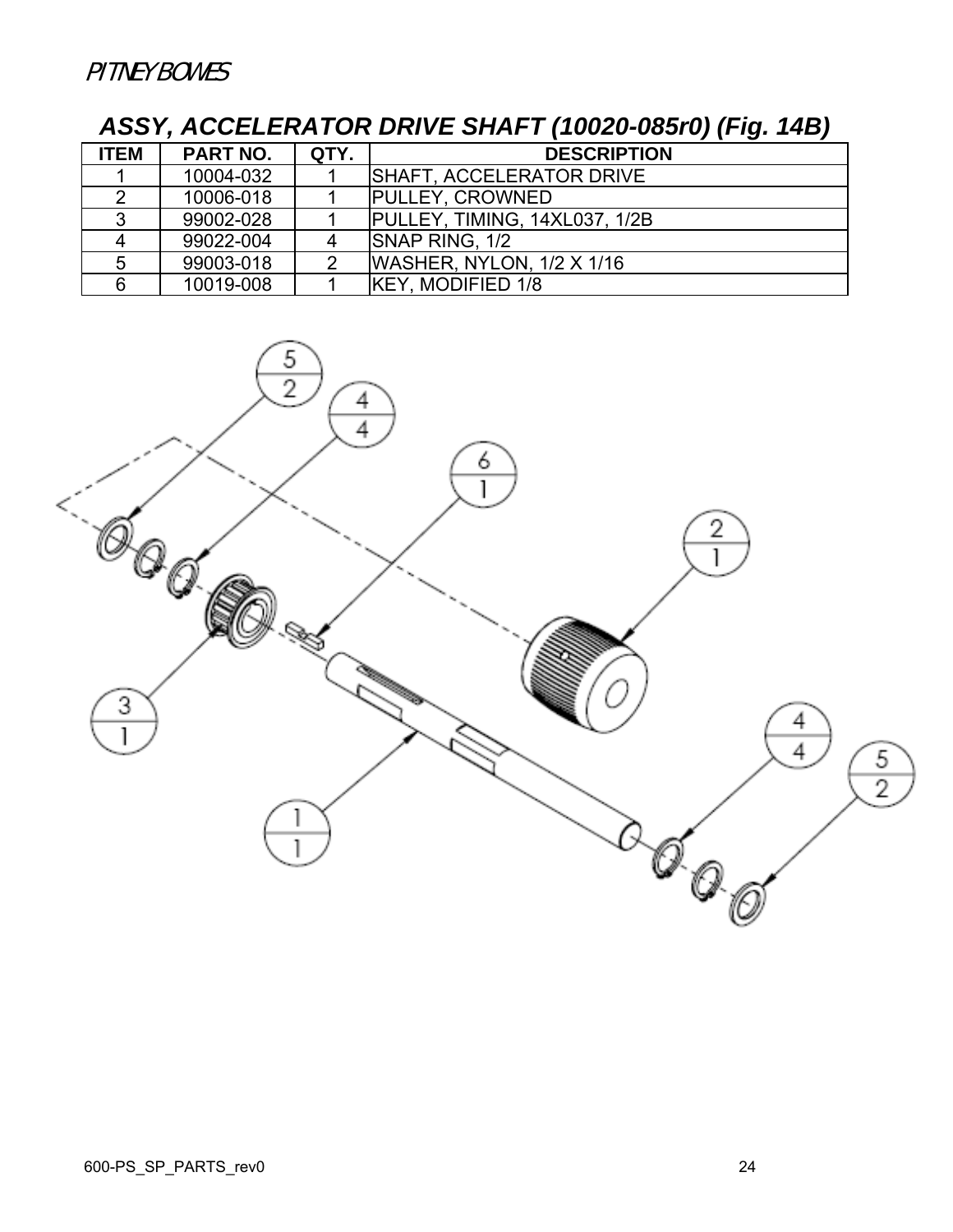## *ASSY, ACCELERATOR IDLER SHAFT (10020-088r0) (Fig. 14C)*

| <b>ITEM</b>   | <b>PART NO.</b> | QTY.          | <b>DESCRIPTION</b>                   |
|---------------|-----------------|---------------|--------------------------------------|
|               | 10004-029       |               | SHAFT, SUPPORT IDLER                 |
| $\mathcal{P}$ | 10006-017       |               | <b>ROLLER, MATE (ACCELERATOR)</b>    |
| 3             | 99003-108       |               | BEARING, SEALED, 1/2 X 1-1/8         |
|               | 99022-004       | 2             | SNAP RING, 1/2                       |
| 5             | 99003-032       | $\mathcal{P}$ | WASHER, NYLON, 1/2 X 1/32            |
| 6             | 10009-071       |               | <b>BRACKET, SENSOR MTG</b>           |
|               | 98009-022       | 1/2           | <b>SENSOR, PHOTO-ELECTRIC SWITCH</b> |
| 8             |                 |               | SCREW, SKT HD, #6-32 X 3/8           |
| 9             |                 | 2             | SCREW, BUTTON HD, #4-40 X 5/8        |
| 10            |                 |               | <b>HEX NUT, #4-40</b>                |

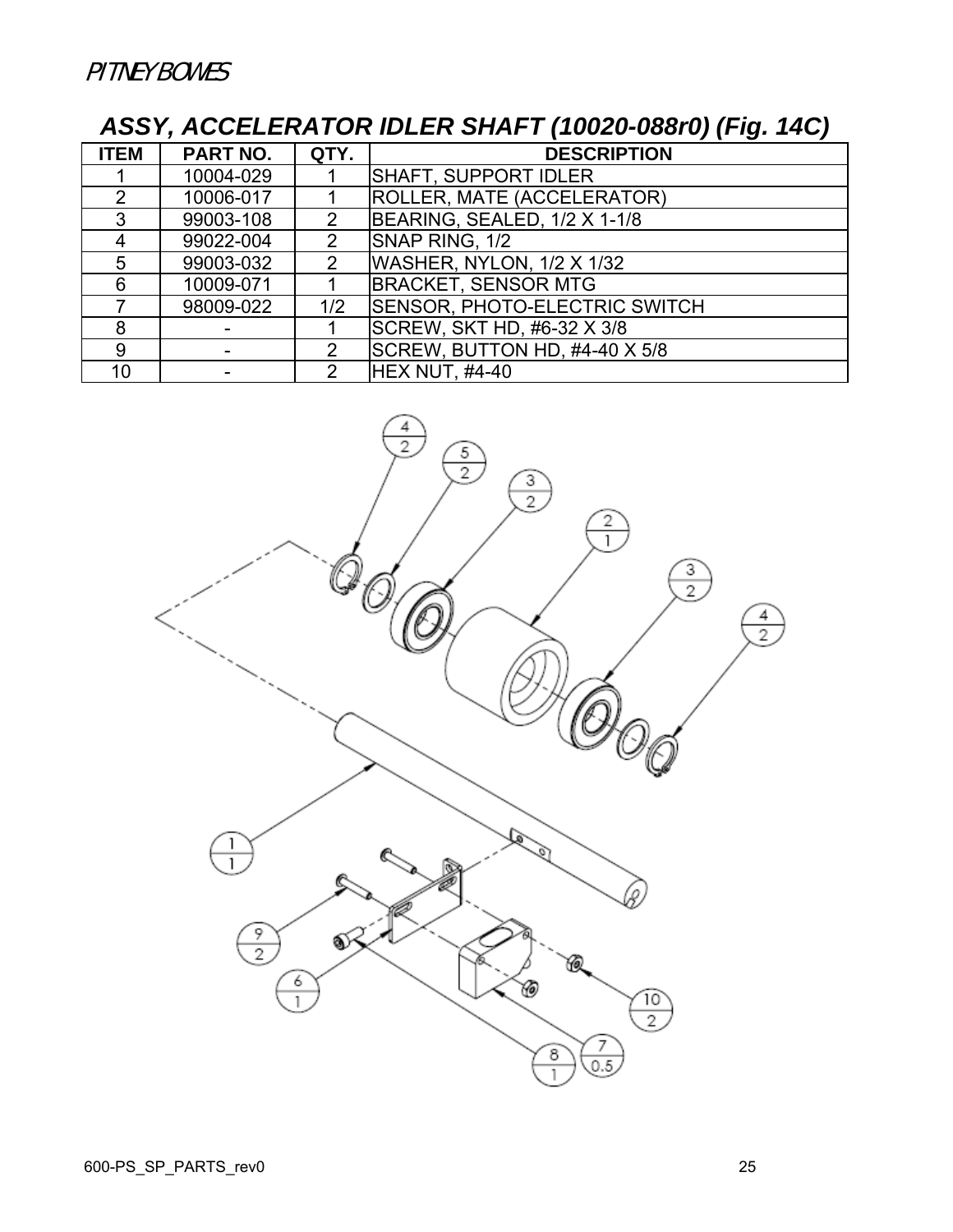## *ASSY, ACCELERATOR FRONT SHAFT (10020-091r0) (Fig. 14D)*

| <b>ITEM</b> | <b>PART NO.</b> | QTY. | <b>DESCRIPTION</b>                |
|-------------|-----------------|------|-----------------------------------|
|             | 10004-031       |      | SHAFT, FRONT (ACCELERATOR)        |
|             | 99003-056       |      | BEARING, SEALED, 1/4 X 5/8 SEALED |
|             | 99006-028       |      | DOWEL PIN, $1/4 \times 5/8$       |

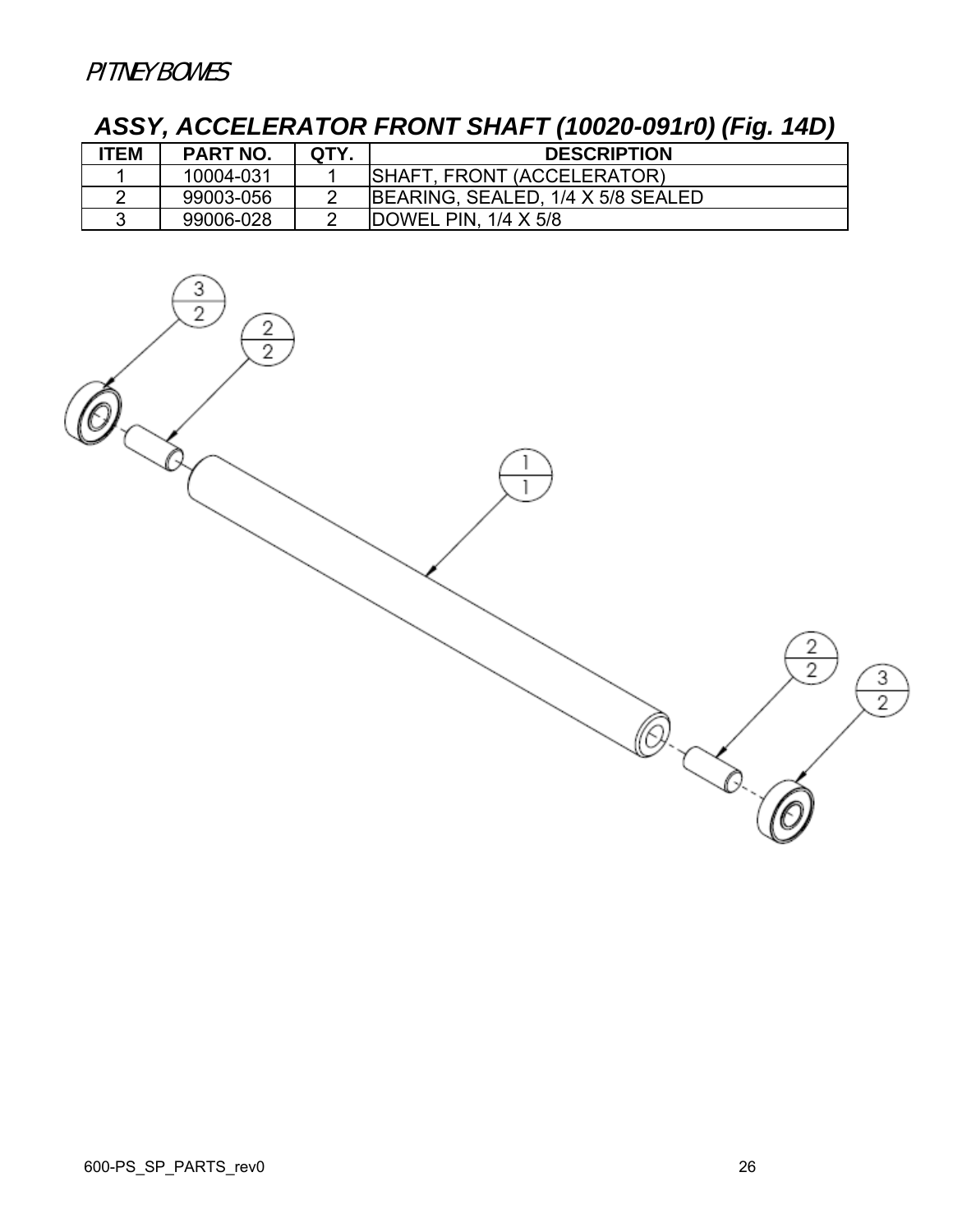## *ASSEMBLY, ROLLER RACK (10020-093r0) (Fig. 14E)*

| <b>ITEM</b> | <b>PART NO.</b> | QTY.            | <b>DESCRIPTION</b>                       |
|-------------|-----------------|-----------------|------------------------------------------|
|             | 10008-094       |                 | <b>BAR, ROLLER RACK</b>                  |
| 2           | 10004-062       | 5               | SHAFT, ROLLER RACK, FRONT                |
| 3           | 99004-005       | $\overline{2}$  | KNOB, FEMALE, #10-32                     |
| 4           | 99032-004       | $\overline{2}$  | STUD, THREADED, #10-32 X 2-1/2           |
| 5           | 99003-001       | 10              | BEARING, SEALED, 3/8 X 7/8 SEALED        |
| 6           | 99003-005       | 10              | <b>BUSHING, SLEEVE, 1/4 X 3/8 X 5/16</b> |
|             | 99022-001       | 12 <sub>2</sub> | SNAP RING, 1/4                           |
| 8           | 99003-096       | 2               | WASHER, NYLON, #10                       |
| 9           | 99005-011       | $\overline{2}$  | SPRING, COMPRESSION, 0.42 X 0.36         |
| 10          | 10005-040       |                 | <b>GUIDE, SPRING STEEL</b>               |
| 11          |                 |                 | SET SCREW, #8-32 X 3/8                   |
| 12          |                 | 3               | SET SCREW, #8-32 X 1/4                   |
| 13          |                 |                 | SET SCREW, #8-32 X 1/8                   |
| 14          |                 | 4               | FLAT WASHER, #10                         |
| 15          |                 | $\overline{2}$  | <b>HEX NUT, #10-32</b>                   |
| 16          |                 |                 | <b>HEX NUT, #8-32</b>                    |

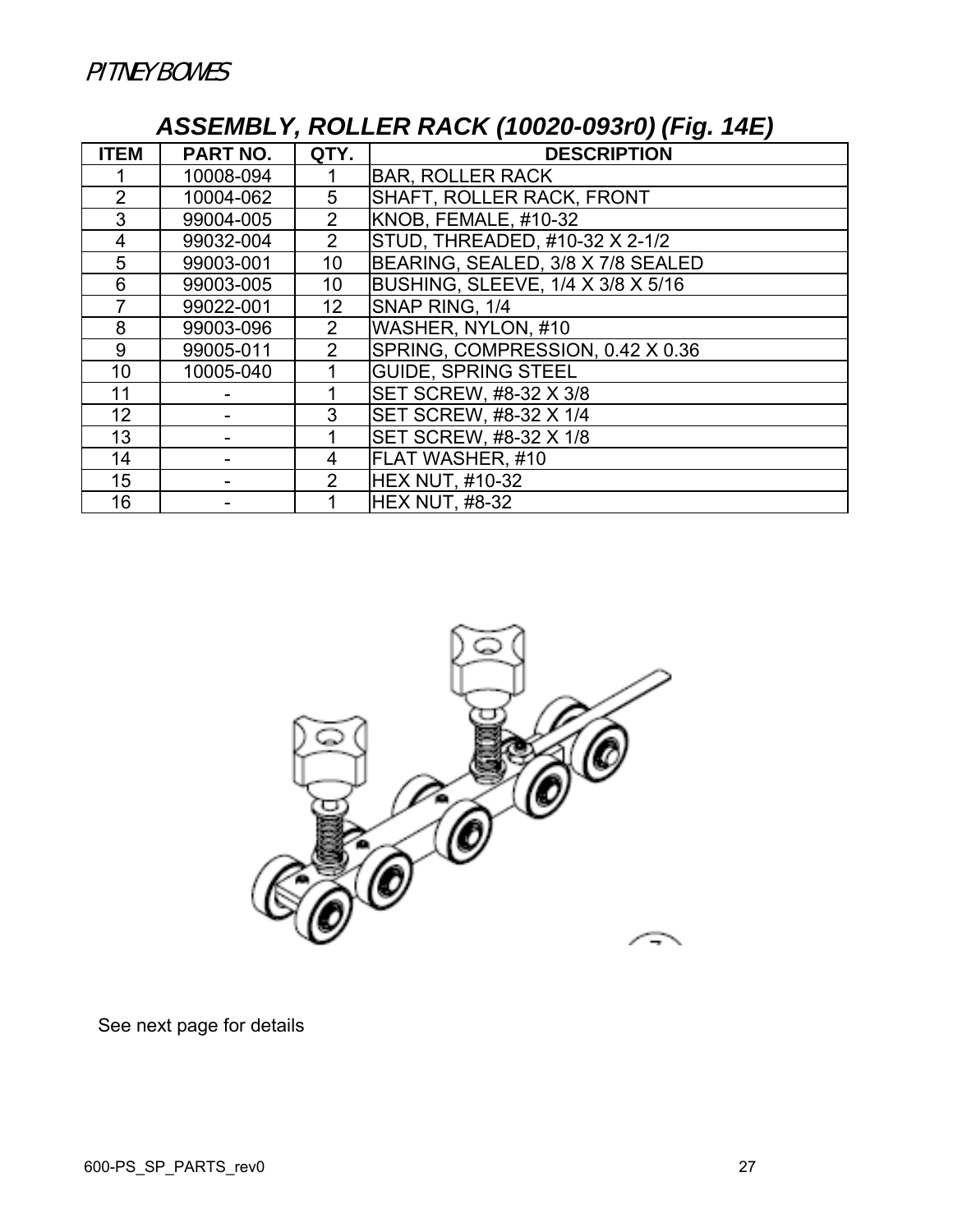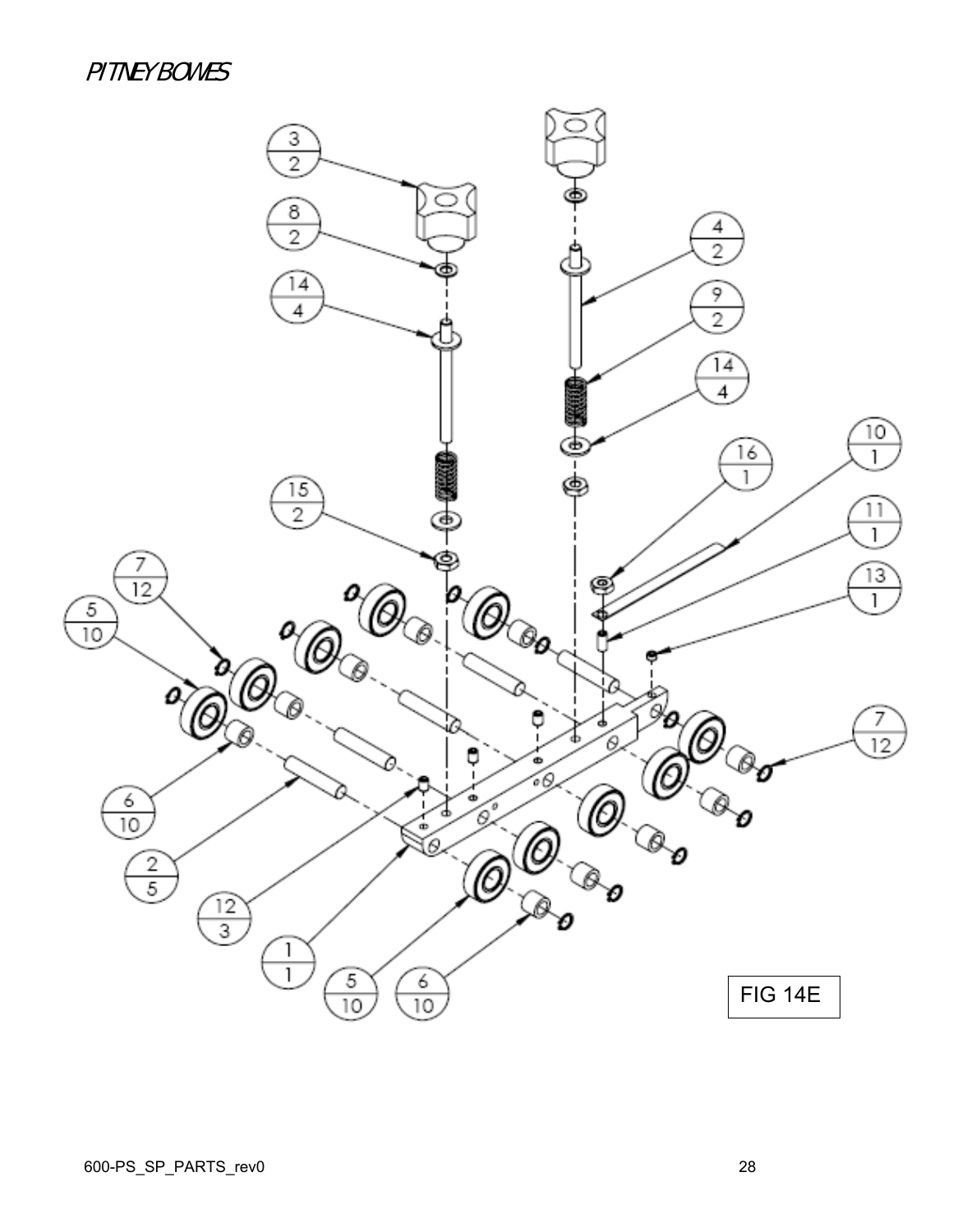#### **ASSEMBLY, ELECTRICAL (10018-010) (FIG. 15) PS-SERIES ELECTRICAL (SINGLE SHOT)**

| <b>TEM</b>               | <b>PART NO.</b> | QTY.           | <b>DESCRIPTION</b>              |
|--------------------------|-----------------|----------------|---------------------------------|
| 1                        | 98000-001       | 1              | SWITCH, ROCKER - RED - ILLUM    |
| $\overline{2}$           | 98001-002       | 1              | TERMINAL STRIP 12 CONN. (FEED   |
| 3                        | 98023-002       | $\mathbf{1}$   | <b>I/O BOARD PS/EX SERIES</b>   |
|                          | 98002-020       | 1 EA           | RELAY, SPDT (HEAVY DUTY)        |
|                          | 98006-031       | 1 EA           | EPROM FOR I/O BOARD             |
| $\overline{4}$           | 10018-124       | $\overline{2}$ | ASSY, CABLE RIBBON              |
| 5                        | 98005-001       | $\mathbf{1}$   | CONTROLLER, MOTOR 90V DC        |
| 6                        | 98009-010       | $\mathbf{1}$   | TOTALIZER, DANAHER              |
| $\overline{7}$           | 10018-128       | $\mathbf{1}$   | ASSY, CABLE DRY CONTACT         |
| 8                        | 98008-001       | 1              | TRANSFORMER (120V)              |
| 9                        | 98004-032       | 1              | CIRCUIT BREAKER 3 AMP (FEEDER)  |
| 10                       | 98003-001       | 1              | RECEPTACLE, POWER CORD          |
| 11                       | 98007-005       | $\mathbf{1}$   | CORD, POWER, STRAIGHT           |
| 12                       | 98006-021       | 1              | KNOB, POTENTIOMETER(KB)         |
| 13                       | 98000-033       | $\mathbf{1}$   | SWITCH, ROCKER - SMALL RED      |
| 14                       | 98006-007       | 1              | POT KIT                         |
| 15                       | 10018-047       | 1              | ASSY, SWITCH                    |
| 16                       | 98006-037       | 1              | SPEED POT, 1ΜEGΩ                |
| 17                       | 98006-004       | 1              | DIAL, SPEED POT (KB)            |
| 18                       | 98016-011       | 1              | RECEPTACLE, SQ FLG, 11-4        |
| 19                       | 98016-021       | 1              | CONNECTOR, 5- POS FEMALE (.093) |
| 20                       | 98016-062       | $\mathbf{1}$   | CONNECTOR, 6- POS FEMALE (.093) |
| 21                       | 98016-024       | $\overline{2}$ | CONNECTOR, 2-POS FEMALE (.093)  |
| 22                       | 10018-125       | $\mathbf{1}$   | ASSY, CABLE PHOTO TRIGGER       |
| $\overline{\phantom{0}}$ | 98009-023       | 1 EA           | SENSOR, PHOTOELECTRIC TRIGGER   |

FOR RETRO-REFLECTIVE TRIGGER: Delete P/N 10018-125 and 98009-023 (item 22f); Add P/N 10018-126 (RR trigger cable) with P/N 98009-038 (Sensor) and P/N 98009-045 (Reflector).

FOR MICROSWITCH TRIGGER: Delete P/N 10018-125 and 98009-023 (item 22f); Add P/N 10018-127 (Microswitch trigger cable) with P/N 98000-020 (Limit switch) and P/N 98000-021 (Cover).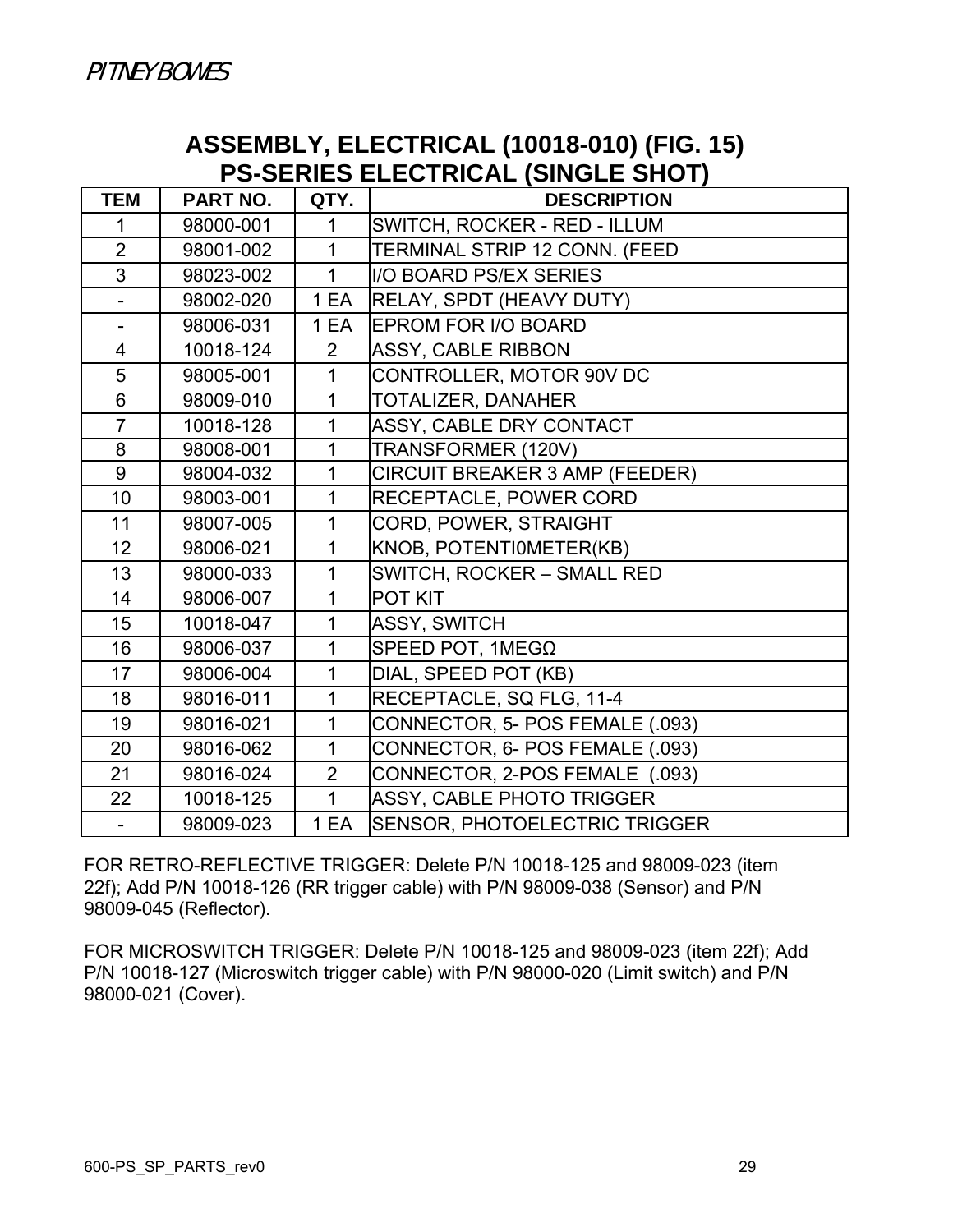## *ASSEMBLY, ACCELERATOR W/ DOUBLE DETECT (Fig. 16A)*

| <b>ITEM</b>  | <b>PART NO.</b>    | QTY.       | <b>DESCRIPTION</b>                               |
|--------------|--------------------|------------|--------------------------------------------------|
|              | <b>SEE FIG 15A</b> | <b>REF</b> | <b>ASSY, ACCELERATOR CHASSIS (10020-083)</b>     |
| $\mathbf{2}$ | <b>SEE FIG15B</b>  | <b>REF</b> | <b>ASSY, ACCELERATOR DRIVE SHAFT (10020-087)</b> |
| 3            | <b>SEE FIG 15C</b> | <b>REF</b> | <b>ASSY, ACCELERATOR IDLER SHAFT (10020-090)</b> |
| 4            | <b>SEE FIG 15D</b> | <b>REF</b> | <b>ASSY, FRONT SHAFT-ACCELERATOR (10020-092)</b> |
| 5            | <b>SEE FIG 15E</b> | <b>REF</b> | <b>ASSY, ROLLER RACK (10017-002)</b>             |
| 6            | 10005-021          | <b>REF</b> | <b>SLIDE, PAPER</b>                              |
| 7            | 10007-009          | <b>REF</b> | <b>CLAMP, PAPER SLIDE</b>                        |
| 8            | 10009-026          | <b>REF</b> | <b>BRACKET, SENSOR MTG</b>                       |
| 9            | 99000-001          | <b>REF</b> | BELT, TIMING, 90XL037                            |
| 10           | 99000-004          | <b>REF</b> | <b>BELT, RED GUM</b>                             |
| 11           | 98009-022          | <b>REF</b> | <b>SENSOR, PHOTO-ELECTRIC SWITCH</b>             |
| $*12$        | 10008-070          |            | <b>BAR, DOUBLE DETECT MTG</b>                    |
| $*13$        | 10006-097          |            | <b>ROLLER, DOUBLE DETECT</b>                     |
| 14           | <b>SEE FIG 18B</b> |            | ASSY, DOUBLE DETECT (10020-330)                  |
| 15           |                    | <b>REF</b> | SCREW, SKT HD, #10-24 X 5/8                      |
| 16           |                    | <b>REF</b> | SCREW, BUTTON HD, #6-32 X 1/4                    |
|              | 98016-024          |            | CONNECTOR, 2-POS, FEMALE (.093)                  |

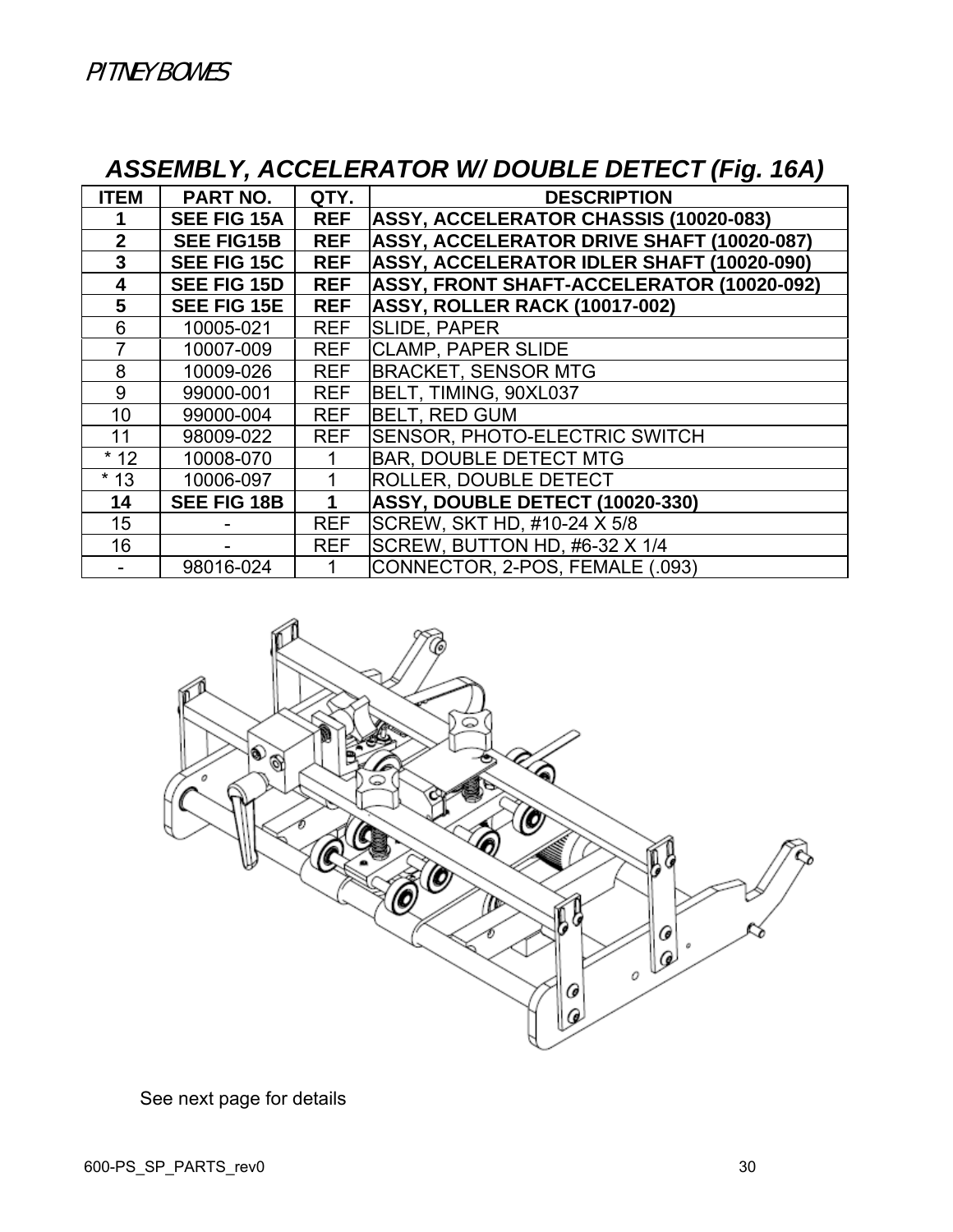

\* NOTE: Items 12 and 13 above, respectively, replace existing P/N 10008-005-ROLLER RACK MTG BAR (FIG 15A) and P/N 10006-017-MATE ROLLER (FIG 15C).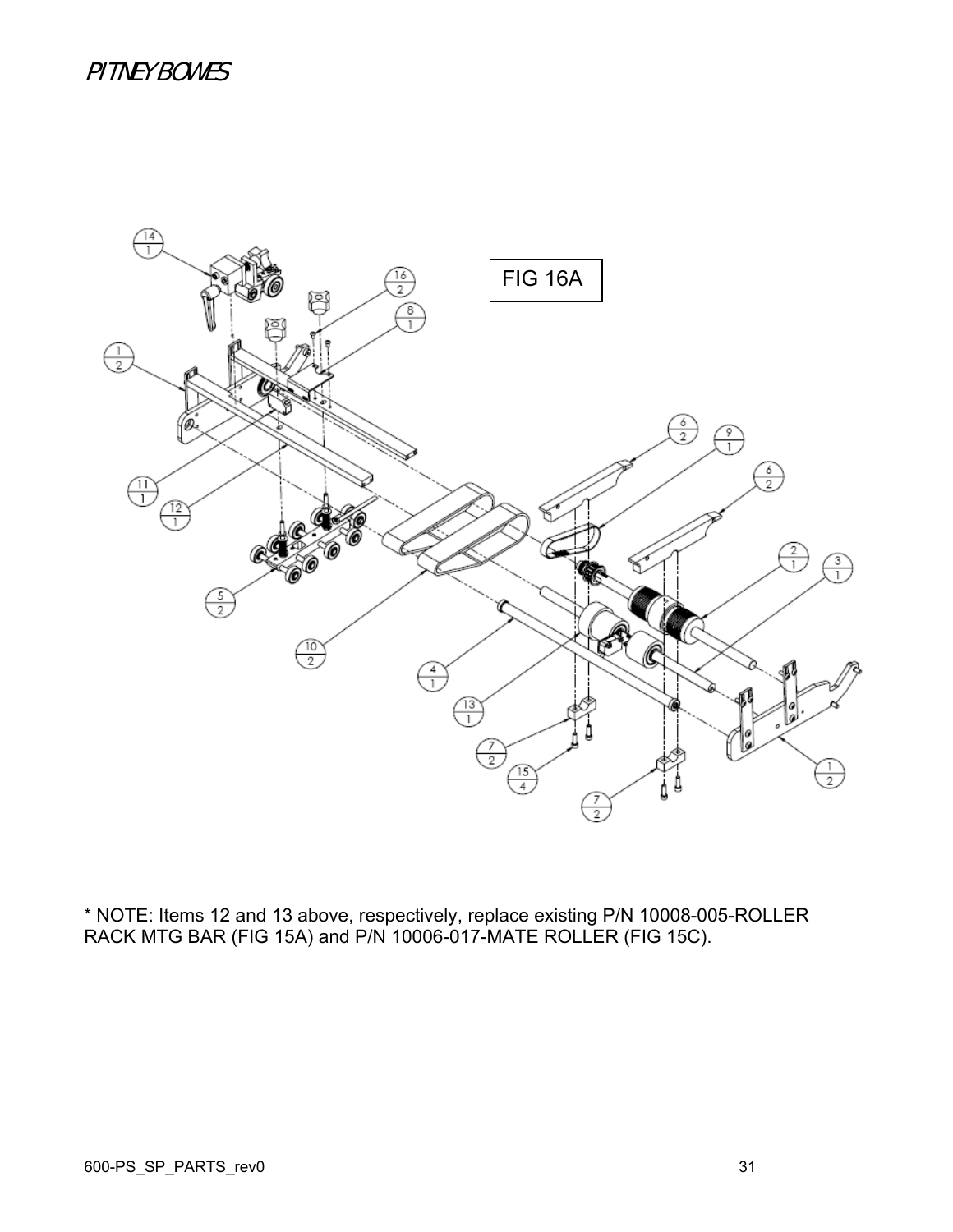## *ASSEMBLY, DOUBLE DETECT (10020-330r0) (Fig. 16B)*

| <b>ITEM</b>             | <b>PART NO.</b> | QTY.           | <b>DESCRIPTION</b>                |
|-------------------------|-----------------|----------------|-----------------------------------|
|                         | 16009-079       | 1              | <b>BRACKET, TUNING FORK-LH</b>    |
| $\overline{2}$          | 10009-066       | 1              | <b>BRACKET, DD MTG</b>            |
| $\overline{3}$          | 10009-013       | 1              | <b>BRACKET, PIVOT-TUNING FORK</b> |
| $\overline{\mathbf{4}}$ | 10007-101       | 1              | <b>BLOCK, DD CLAMP</b>            |
| 5                       | 10004-052       | 1              | SHAFT, DOUBLE DETECTION PIVOT     |
| 6                       | 10004-053       | 1              | SHAFT, DOUBLE DETECTION ROLLER    |
| $\overline{7}$          | 99032-004       | 1              | STUD, THREADE #10-32 X 2-1/2      |
| 8                       | 99004-005       | 1              | KNOB, #10-32 FEMALE               |
| 9                       | 99004-003       | 1              | HANDLE, RATCHET #10-24 X 1/2      |
| 10                      | 99005-007       | 1              | SPRING, DBL DET & GATE ADJ        |
| 11                      | 99003-056       | $\overline{2}$ | R4RS BEARING, 1/4 X 5/8           |
| 12                      | 99003-108       | 1              | BEARING, SEALED, 1/2 X 1-1/8      |
| 13                      | 99022-001       | $\overline{2}$ | SNAP RING, 1/4                    |
| 14                      | 99003-106       |                | BUSHING, 1/4 X 1/2 X 5/16         |
| 15                      | 99003-096       |                | WASHER, NYLON, #10                |
| 16                      | 98009-004       |                | SENSOR, DOUBLE DETECT SWITCH      |
| 17                      |                 |                | SCREW, SKT HD, #10-24 X 1-1/4     |
| 18                      |                 |                | SCREW, SKT HD, #10-24 X 5/8       |
| 19                      | -               |                | SCREW, SKT HD, #8-32 X 1/2        |
| 20                      |                 | $\overline{2}$ | SCREW, BUTTON HD, #4-40 X 1/2     |
| 21                      | -               |                | SET SCREW, #6-32 X 7/8            |
| 22                      |                 |                | <b>HEX NUT, #10-32</b>            |
| 23                      |                 |                | <b>HEX NUT, #6-32</b>             |
|                         | 98016-023       |                | CONNECTOR, 2-POS MALE             |

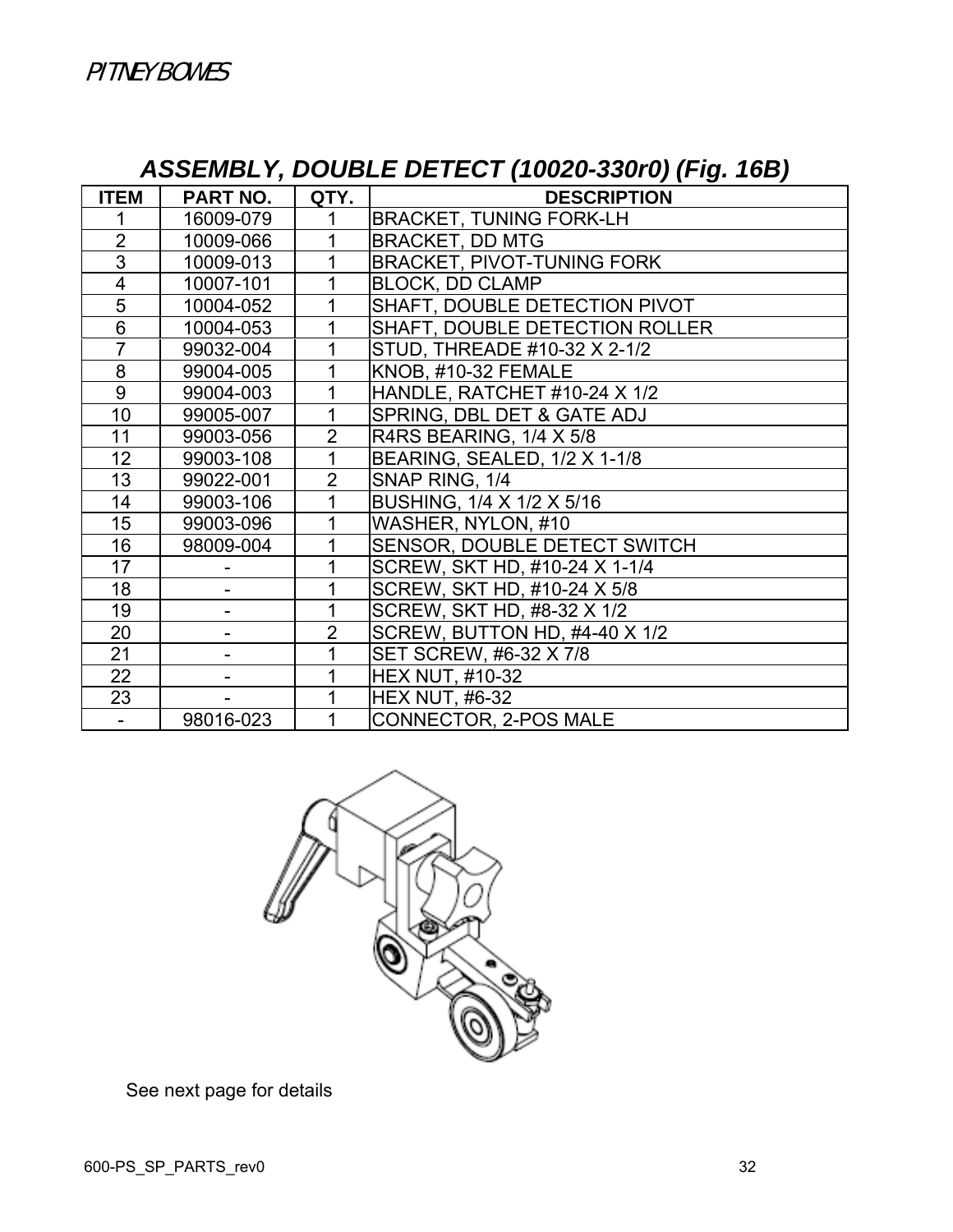